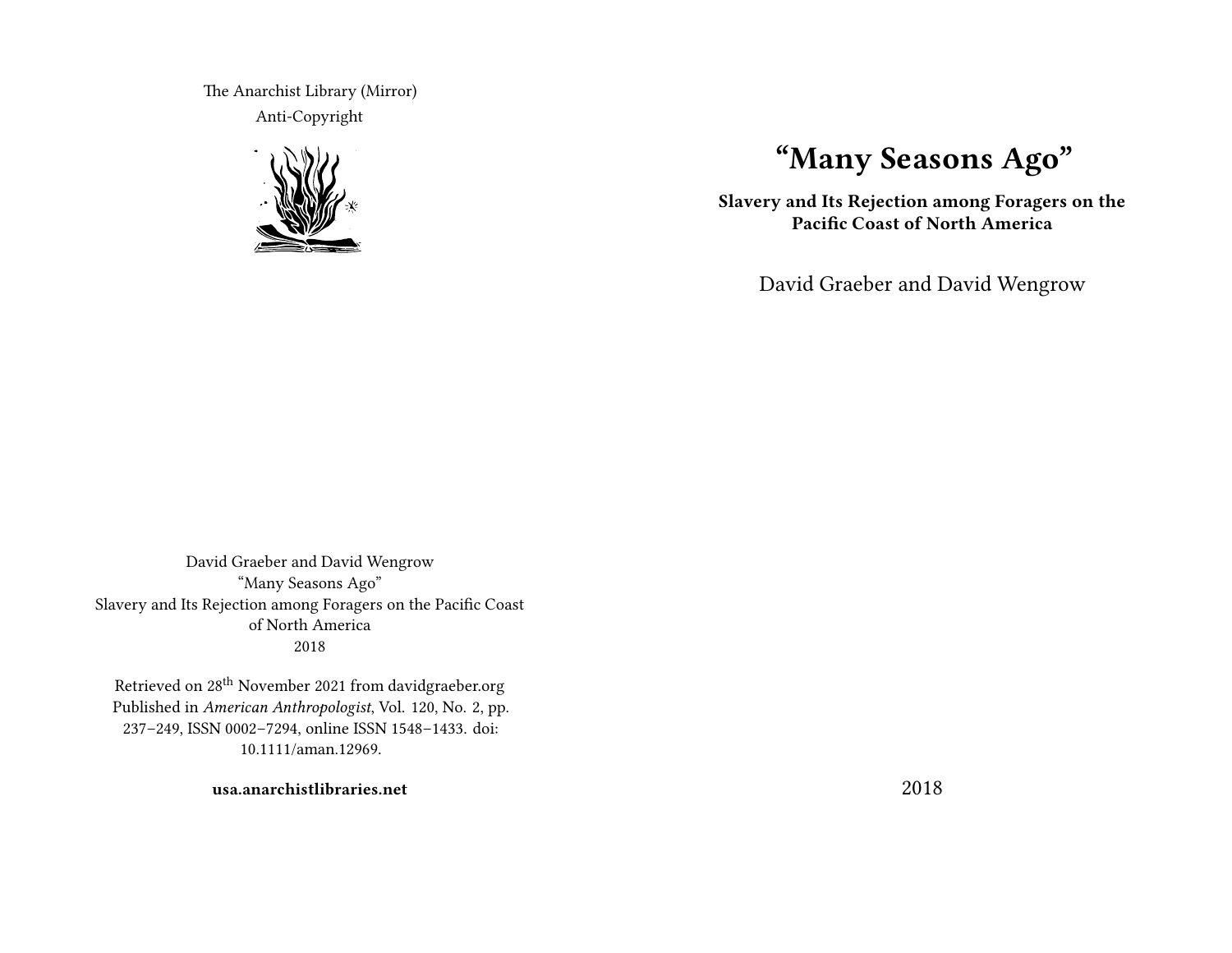- Scott, James C. 2009. *The Art of Not Being Governed: An Anarchist History of Upland Southeast Asia*. New Haven, CT: Yale.
- Spier, Leslie. 1930. *Klamath Ethnography*. Berkeley: University of California Press.
- Suttles, Wayne. 1968. "Coping with Abundance." In *Man the Hunter*, edited by Richard B. Lee and Irven DeVore, 56–68. Chicago: Aldine.
- Testart, Alain. 1982. "The Significance of Food Storage among Hunter-Gatherers." *Current Anthropology* 23 (5): 523–37.
- Turner, Nancy J., and Dawn C. Loewen. 1998. "The Original 'Free Trade': Exchange of Botanical Products and Associated Plant Knowledge in Northwestern North America." *Anthropologica* 40 (1): 49–70.
- Tushingham, Shannon, and Robert L. Bettinger. 2013. "Why Foragers Choose Acorns before Salmon: Storage, Mobility, and Risk in Aboriginal California." *Journal of Anthropological Archaeology* 32 (4): 527–37.
- Vayda, Andrew P. 1967. "Pomo Trade Feasts." In *Tribal and Peasant Economies*, edited by G. Dalton, 495–500. Garden City, NY: Natural History Press.
- Weber, Max. 1930. *The Protestant Ethic and the Spirit of Capitalism*. Translated by Talcott Parsons. London: Unwin.
- Winterhalder, Bruce. 1981. "Optimal Foraging Strategies and Hunter-Gatherer Research in Anthropology: Theory and Models." In *Hunter-Gatherer Foraging Strategies*, edited by B. Winterhalder and E. A. Smith, 13–35. Chicago: University of Chicago Press.
- Wissler, Clark. 1922. *The American Indian*. New York: Douglas C. McMurtrie.
- Woodburn, James. 1982. "Egalitarian Societies." *Man* 17 (3): 431–51.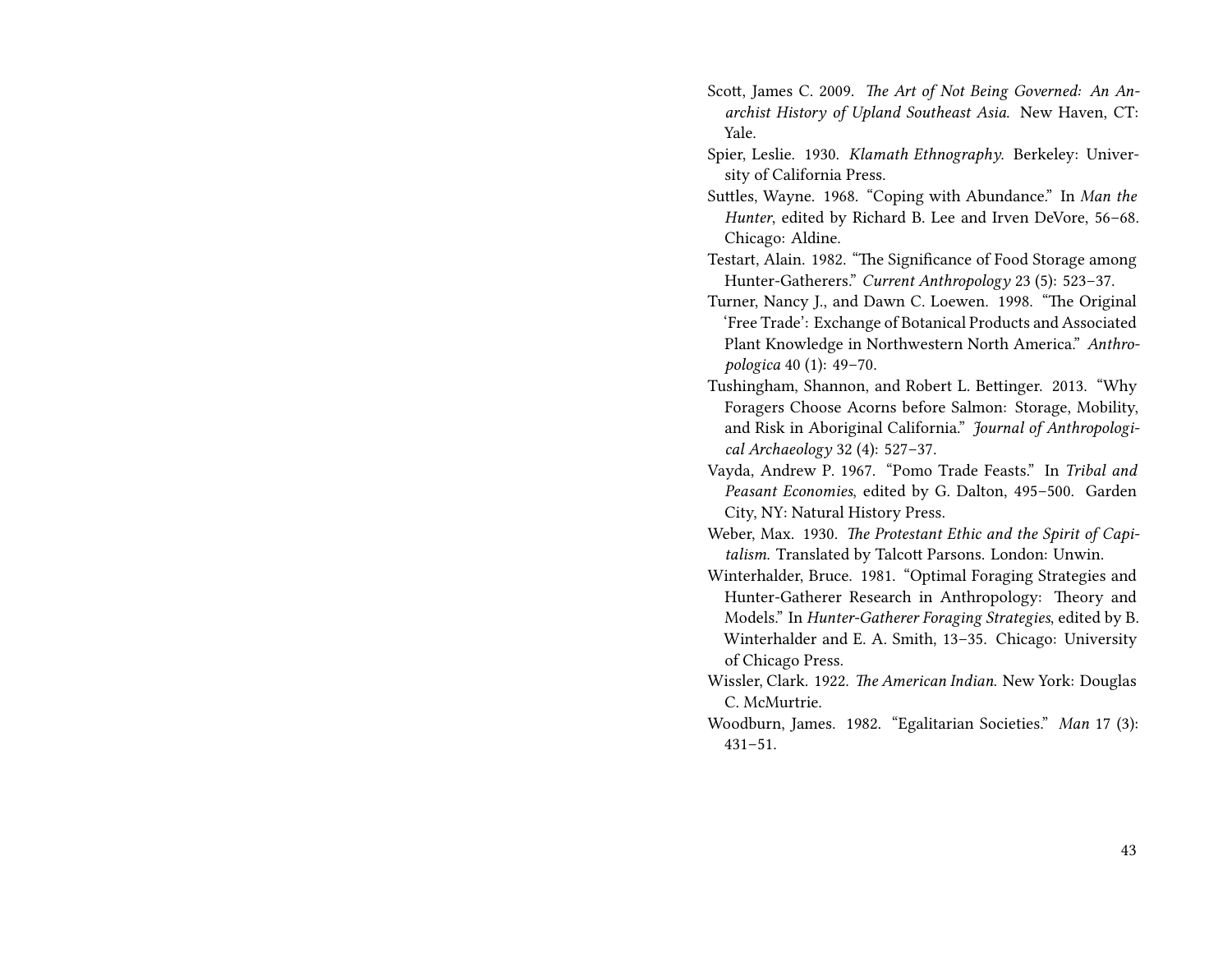*rent Archaeological Reconstructions*, edited by M. Thompson, M. T. Garcia, and J. Kense, 227–36. Calgary: Archaeological Association of the University of Calgary.

- Mitchell, Donald, and Leland Donald. 2001. "Sharing Resources on the North Pacific Coast of North America: The Case of the Eulachon Fishery." *Anthropologica* 43 (1): 19–35.
- Moss, Madonna. 1993. "Shellfish, Gender, and Status on the Northwest Coast: Reconciling Archaeological, Ethnographic, and Ethnohistorical Records of the Tlingit." *American Anthropologist* 95 (3): 631–52.
- Powers, Stephen. 1877. *Tribes of California*. Washington, DC: Government Printing Office.
- Richerson, Peter J., and Robert Boyd. 2001. "Institutional Evolution in the Holocene: The Rise of Complex Societies." *Proceedings of the British Academy* 110:197–234.
- Ritchie, Morgan, Dana Lepofsky, Sue Formosa, Marko Porcic, and Kevan Edinborough. 2016. "Beyond Culture History: Coast Salish Settlement Patterning and Demography in the Fraser Valley, BC." *Journal of Anthropological Archaeology* 43:140–54.
- Roscoe, Paul. 2017. "The Fortunes of Foragers in Colonial and PostColonial New Guinea." In *Hunter-Gatherers in a Changing World*, edited by Victoria Reyes-Garc´ıa and Aili Pyha¨la¨, 3–19. Cham, Switzerland: Springer International Publishing.
- Ruyle, Eugene E. 1973. "Slavery, Surplus, and Stratification on the Northwest Coast: The Ethnoenergetics of an Incipient Stratification System." *Current Anthropology* 14 (5): 603–31.
- Sahlins, Marshall. 2004. *Apologies to Thucydides*. Chicago: University of Chicago Press.
- Santos-Granero, Fernando. 2009. *Vital Enemies: Slavery, Predation, and the Amerindian Political Economy of Life*. Austin: University of Texas Press.

## **Contents**

|                                             | 5  |
|---------------------------------------------|----|
| <b>PROTESTANT FORAGERS AND FISHER-KINGS</b> | 10 |
| A CASE FOR "SCHIZMOGENESIS" IN FORAG-       |    |
| ING POPULATIONS $\ldots$                    | 12 |
| <b>TURNING MODES OF SUBSISTENCE INSIDE</b>  |    |
| <b>OUT</b>                                  | 16 |
| WOGIES: A CAUTIONARY TALE AND SCHIZ-        |    |
| MOGENETIC "SMOKING GUN"                     | 19 |
| APPARENTLY IRRATIONAL FORAGERS              | 22 |
| <b>ESCAPE CROPS BEFORE AGRICULTURE?</b>     | 24 |
| CULTIVATING DIFFERENCE IN THE PACIFIC       |    |
| <b>SHATTER ZONE</b>                         | 27 |
|                                             | 34 |
| ACKNOWLEDGEMENTS.                           | 37 |
| REFERENCES CITED                            | 37 |
|                                             |    |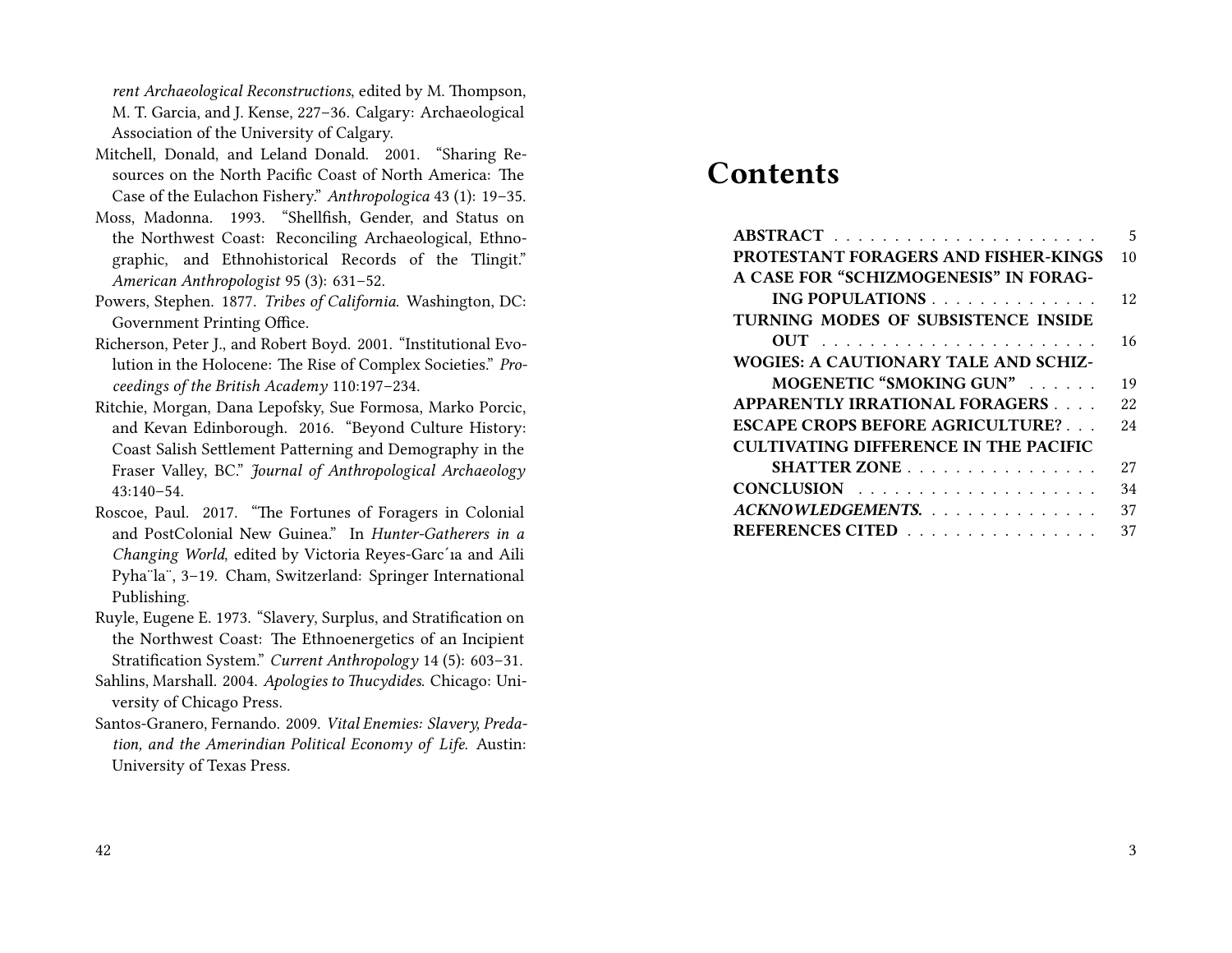- Ingold, Tim, David Riches, and James Woodburn, eds. 1988. *Hunters and Gatherers 1: History, Evolution and Social Change*. Oxford: Berg. Jorgensen, Joseph G. 1980. *Western Indians: Comparative Environments, Languages and Cultures of 172 Western American Indian Tribes*. San Francisco, CA: W. H. Freeman & Co.
- Kan, Sergei, ed. 2001. *Strangers to Relatives: The Adoption and Naming of Anthropologists in North America*. Lincoln: University of Nebraska Press.
- Kelly, Robert L. 1995. *The Foraging Spectrum: Diversity in HunterGatherer Lifeways*. Washington, DC: Smithsonian Institution Press.
- Kroeber, Alfred L. 1925. *Handbook of the Indians of California*. Bureau of American Ethnology Bulletin 78. Washington, DC: Smithsonian Institution.
- Kroeber, Alfred L. 1939. *Cultural and Natural Areas of Native North America*. Berkeley: University of California Press.
- Kroeber, Alfred L., and Samuel A. Barrett. 1960. *Fishing among the Indians of Northwestern California*. Berkeley: University of California Press.
- Le´vi-Strauss, Claude. 1975. *La voie des masques* [The way of the mask]. Geneva: Skira.
- Le´vi-Strauss, Claude. 1987. *Anthropology and Myth: Lectures 1951–1982*. Oxford: Blackwell.
- Lightfoot, Kent G. 1993. "Long-Term Developments in Complex Hunter-Gatherer Societies: Recent Perspectives from the Pacific Coast o f North America." *Journal of Archaeological Research* 1: 167–201.
- Lightfoot, Kent "The Origin of Servile Labor Groups." *American Anthropologist* 31 (1): 89–113.
- Meillassoux, Claude. 1991. *The Anthropology of Slavery: The Womb of Iron and Gold*. Chicago: University of Chicago Press.
- Mitchell, Donald. 1985. "A Demographic Profile of Northwest Coast Slavery." In *Status, Structure and Stratification: Cur-*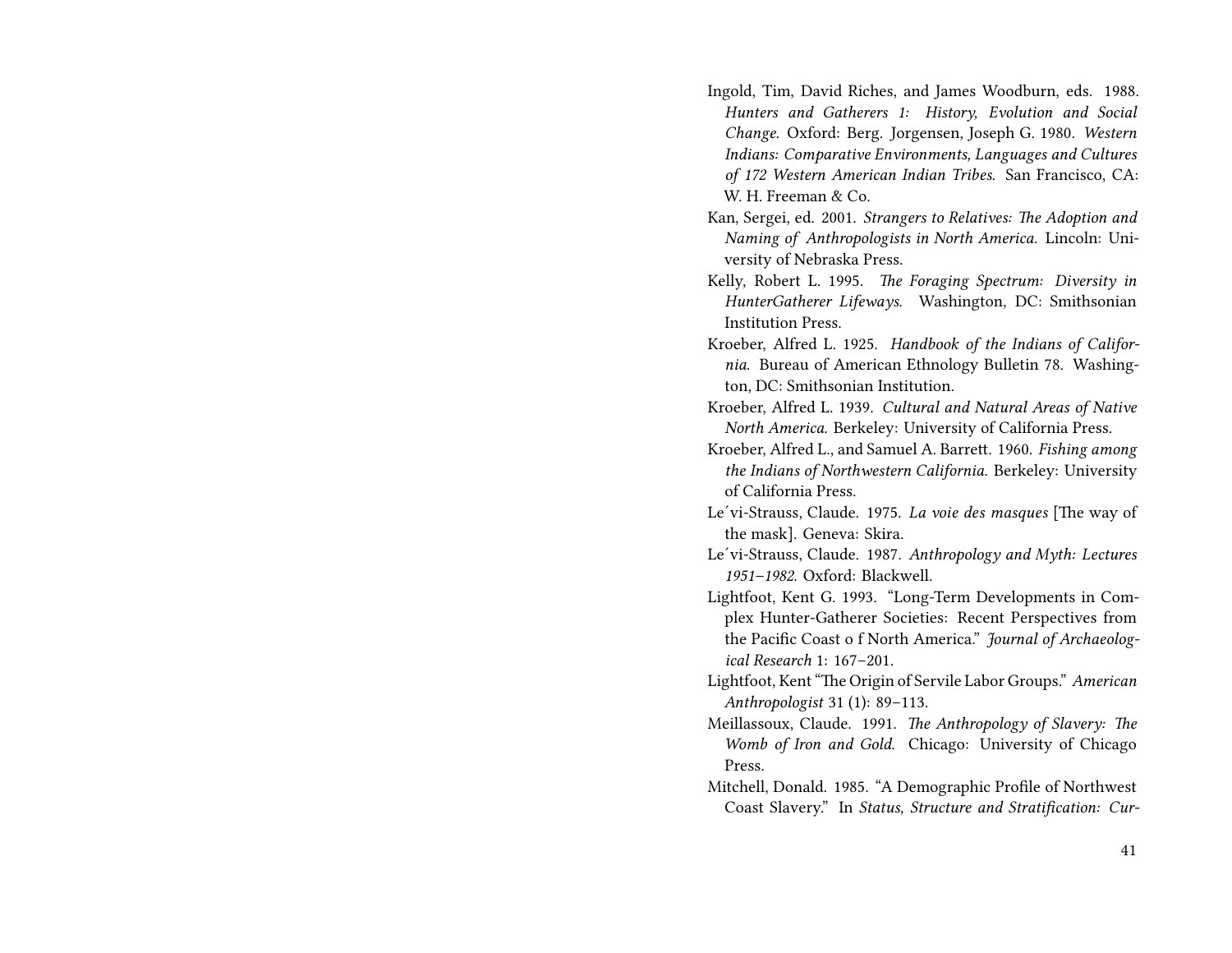to the Americas?" *Journal of Coastal and Island Archaeology* 10 (3): 392–411.

- Fausto, Carlo. 2000. "Of Enemies and Pets: Warfare and Shamanism in Amazonia." *American Ethnologist* 26 (4): 933–56.
- Garth, Thomas R., Jr. 1976. "Emphasis on Industriousness among the Atsugewi." In *Native Californians: A Theoretical Retrospective*, edited by L. J. Bean and T. C. Blackburn, 337– 54. Socorro: Ballena Press.
- Goldman, Irving. 1975. *The Mouth of Heaven: An Introduction to Kwakiutl Religious Thought*. New York: John Wiley and Sons.
- Goldschmidt, Walter. 1951. "Ethics and the Structure of Society: An Ethnological Contribution to the Sociology of Knowledge." *American Anthropologist* 53 (4): 506–24.
- Goldschmidt, Walter, and Harold Driver. 1940. *The Hupa White Deerskin Dance*. Berkeley: University of California Press.
- Graeber, David. 2006. "Turning Modes of Production Inside Out: Or, Why Capitalism Is a Transformation of Slavery." *Critique of Anthropology* 26 (1): 61–85.
- Graeber, David. 2013a. "Culture as Creative Refusal." *The Cambridge Journal of Anthropology* 35:1–19.
- Graeber, David. 2013b. "It Is Value that Brings Universes into Being."*HAU: Journal of Ethnographic Theory* 3 (2): 219–43.
- Grier, Colin. 2017. "Expanding Notions of Hunter-Gatherer Diversity: Identifying Core Organizational Principles and Practices in Coast Salish Societies of the Northwest Coast of North America." In *The Diversity of Hunter-Gatherer Pasts*, edited by Graeme Warren and Bill Finlayson, 16–33. Oxford: Oxbow Press.
- Hajda, Yvonne P. 2005. "Slavery in the Greater Lower Columbia Region." *Ethnohistory* 64 (1): 1–17.
- Hayden, Brian. 2014. *The Power of Feasts*. Cambridge: Cambridge University Press.

#### **ABSTRACT**

Anthropologists have traditionally classified foragers on the Pacific coast of North America into two major culture areas, characterized by strikingly different social and ethical systems. These are "California" and the adjacent "Northwest Coast." Foragers in the northern part of California exhibit many elements of Weber's "Protestant ethic," such as the moral injunction for community leaders to work hard, seek spiritual purpose by introspection, and pursue monetary wealth while avoiding material excess. By contrast, the social organization of Northwest Coast foragers bears comparison with that of courtly estates in medieval Europe, where a leisured class of nobles achieved status through hereditary ranking, competitive banquets, dazzling aesthetic displays, and the retention of household slaves captured in war. Remarkably, the coexistence of two such clearly opposed value systems among foragers inhabiting adjacent parts of the Pacific littoral has excited little interest in anthropologists, historians, or archaeologists to date. We consider the implications, which cast doubt on some key orthodoxies concerning the nature of culture areas, modes of subsistence, and political evolution. We argue that the political creativity of foraging peoples has been severely underrated. [*hunter-gatherers, slavery, schizmogenesis, culture areas, North America*]

Since the early twentieth century, anthropologists have distinguished two Aboriginal "culture areas" on the Pacific coast of North America: "California" and the "Northwest Coast." Before European contact, both regions were populated mainly by foragers. Those of the Northwest Coast relied heavily on the harvesting of anadromous fish (that is, species such as salmon and eulachon, which migrate upriver from the sea to spawn)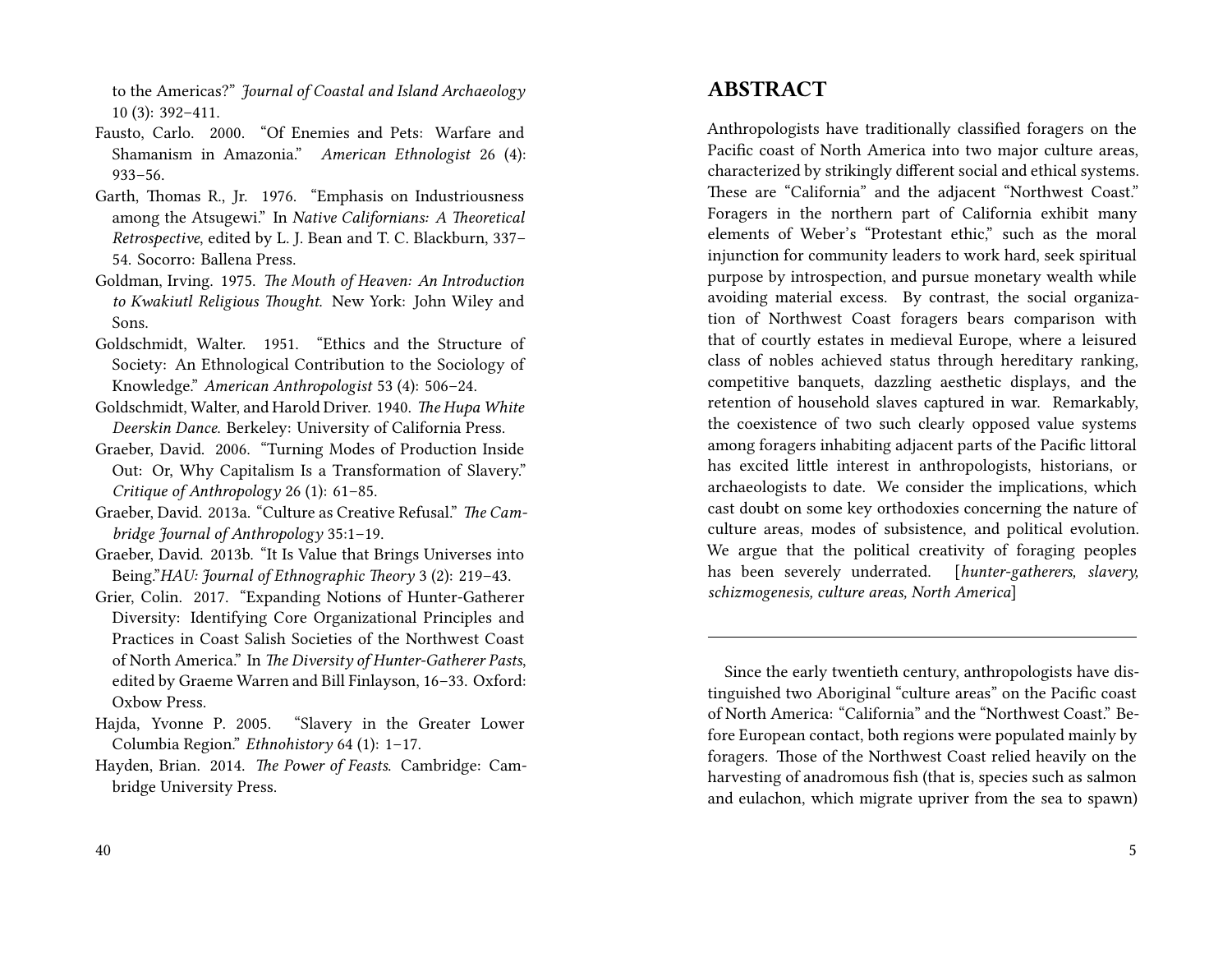as well as a variety of marine mammals, terrestrial plants, and game resources (Ames and Maschner 1999). They divided their year between coastal winter villages of considerable size, holding ceremonies of great complexity, and smaller social units of the spring-summer more pragmatically focused on the provision of food. Expert woodworkers, they transformed the local conifers into a dazzling material culture of carved and painted masks, containers, tribal crests, totem poles, richly decorated houses, and canoes, which ranks among the world's most striking artistic traditions.

Prior to European settlement, Aboriginal societies in California, to the south, occupied one of the world's most diverse habitats (Lightfoot and Parrish 2009). They made use of a staggering variety of terrestrial resources, managed by careful techniques of burning, clearing, and pruning. The region's "Mediterranean" climate and tightly compressed topography of mountains, deserts, foothills, river valleys, and coastlines made for strong complementarities in local resources, exchanged at intertribal "trade fairs." Most Californians were proficient fishers and hunters, but many also followed an ancient reliance on tree crops—nuts and acorns— as staple foods. Their artistic traditions differed from those of the Northwest Coast. House exteriors were generally plain and simple, and aesthetic activity focused on the weaving of highly patterned baskets used for storing and serving food.

Unlike their neighbors in the Great Basin and the American Southwest, these societies of the Pacific littoral shunned maize, beans, and squash—arable crops introduced to other parts of temperate North America from the tropics. While neither the Northwest Coast peoples nor those of California practiced farming, both nevertheless maintained population densities outstripping native agriculturalists. There was, however, a further important difference between them. From the Klamath northwards, the fisher-foragers of the Northwest Coast had practiced intergroup raiding and chattel slavery since time

- Buckley, Thomas. 2002. *Standing Ground: Yurok Indian Spirituality, 1850–1990*. Berkeley: University of California Press.
- Chagnon, Napoleon. 1970. "Ecological and Adaptive Aspects of California Shell Money." *UCLA Archaeological Survey Annual Report* 12:1–25.
- Chase, Alexander W. 1873. "Indian Mounds and Relics on the Coast of Oregon." *American Journal of Science and Arts* 7 (31): 26–32.
- Chase-Dunn, Christopher K., and Kelly Marie Mann. 1998. *The Wintu and Their Neighbors: A Very Small World System*. Tucson: University of Arizona Press.
- Codere, Helen. 1950. *Fighting with Property: A Study of Kwakiutl Potlatching and Warfare, 1792–1930*. New York: J. J. Augustin.
- Coupland, Gary, Kathlyn Stewart, and Katherine Patton. 2010. "Do You Ever Get Tired of Salmon? Evidence for Extreme Salmon Specialization at Prince Rupert Harbour, British Columbia." *Journal of Anthropological Archaeology* 29:189–207.
- Donald, Leland. 1997. *Aboriginal Slavery on the Northwest Coast of North America*. Berkeley: University of California Press.
- Donald, Leland. 2003. "The Northwest Coast as a Study Area: Natural, Prehistoric, and Ethnographic Issues." In *Emerging from the Mist: Studies in Northwest Coast Culture History*, edited by G. G. Coupland, R. G. Matson, and Q. Mackie, 289– 327. Vancouver: UBC Press.
- Driver, Harold E. 1952. "The Acorn in North American Diet." *Proceedings of the Indiana Academy of Science* 62:56–62.
- Drucker, Philip. 1951. *The Northern and Central Nootkan Tribes*. Washington, DC: United States Government Printing Office.
- Erlandson, Jon M., Todd J. Braje, Kristina M. Gill, and Michael Graham. 2015. "Ecology of the Kelp Highway: Did Marine Resources Facilitate Human Dispersal from Northeast Asia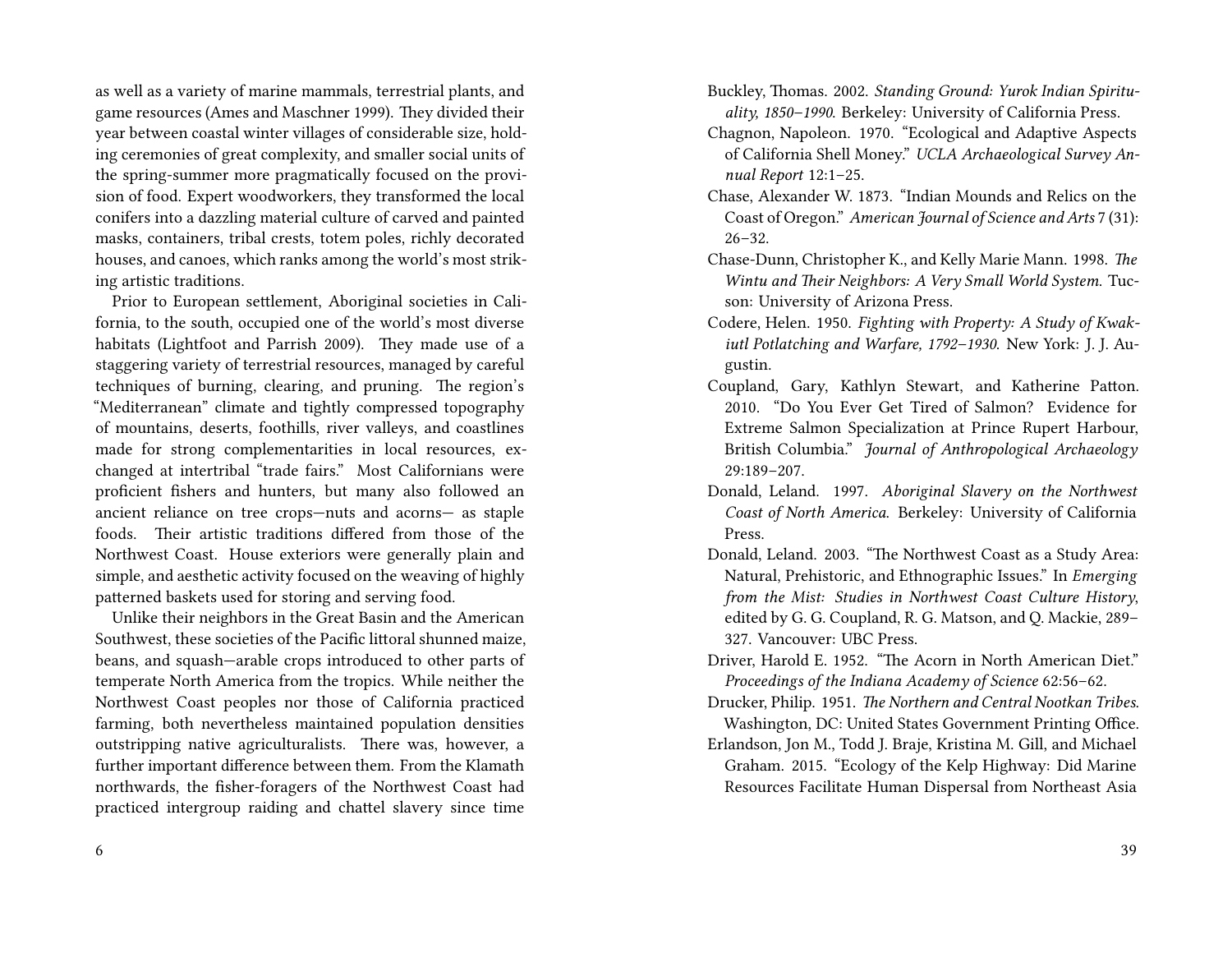*Their Consequences*, edited by C. Cameron, 138–58. Salt Lake City: University of Utah Press.

- Ames, Kenneth M., and Herbert D. G. Maschner. 1999. *Peoples of the Northwest Coast*. London: Thames and Hudson.
- Anderson, M. Kat. 2005. *Tending the Wild: Native American Knowledge and the Management of California's Natural Resources*. Berkeley: University of California Press.
- Angelbeck, Bill, and Colin Grier. 2012. "Anarchism and the Archaeology of Anarchic Societies: Resistance to Centralization in the Coast Salish Region of the Pacific Northwest Coast." *Current Anthropology* 53 (5): 547–87.
- Arnold, Jeanne E. 1995. "Transportation, Innovation and Social Complexity among Maritime Hunter-Gatherer Societies." *American Anthropologist* 97 (4): 733–47.
- Bailey, Geoff N., and Nicky J. Milner. 2002. "Coastal Hunter-Gatherers and Social Evolution: Marginal or Central?" *Before Farming: The Archaeology of Old World Hunter-Gatherers*  $3-4$  (1):  $1-15$ .
- Bateson, Gregory. 1936. *Naven*. Cambridge: Cambridge University Press.
- Bettinger, Robert L. 2015. *Orderly Anarchy: Sociopolitical Evolution in Aboriginal California*. Berkeley: University of California Press.
- Blackburn, Thomas C. 1976. "Ceremonial Integration and Social Interaction in Aboriginal California." In *Native Californians: A Theoretical Retrospective*, edited by L. J. Bean and T. C. Blackburn, 225–44. Socorro: Ballena Press.
- Boas, Franz. 1966. *Kwakiutl Ethnography*. Chicago: University of Chicago Press.
- Boas, Franz, and George Hunt. 1905. *Kwakiutl Texts*. Publications of the Jesup North Pacific Expedition, vol. 3. Leiden: Netherlands. Brightman, Robert. 1999. "Traditions of Subversion and the Subversion of Tradition: Cultural Criticism in Maidu Clown Performances." *American Anthropologist* 101 (2): 272–87.

immemorial. With occasional exceptions, Aboriginal Californians avoided such practices. A central aim of this article is to consider what might account for the persistence of slavery in one group of foraging societies as against its relative absence from another, neighboring group. To address this problem requires us to unpack a series of assumptions about foraging societies—in particular, those of the Pacific coast. We begin by comparing two mid-twentieth-century essays—one by Walter Goldschmidt (1951) on California, the other by Claude Le´vi-Strauss (1975) on the Northwest Coast—that highlight certain key differences in the ethical underpinnings of their respective societies. In brief, Goldschmidt argued that foragers in the northern part of California exhibited elements of Weber's "Protestant ethic," such as the moral injunction for leaders to work hard, seek spiritual purpose through introspection, and pursue monetary wealth while avoiding material excess.

Levi-Strauss, on the other hand, drew attention to correspondences between Northwest Coast societies and the courtly estates of medieval Europe, where a leisured class of nobles achieved status through hereditary ranking systems, competitive banqueting, dazzling aesthetic displays, and the retention of household slaves captured in war.

Juxtaposing these interpretations raises historical questions about the relationship between Californian and Northwest Coast societies that have not been asked before. Such questions bear on the problem of what constitutes a frontier between "culture areas" and of the source of political differences among foraging peoples. Considering these differences leads us to query evolutionary classifications of Northwest Coast and Californian societies as members of a single typological category (e.g., "complex foragers"). Typologies of this sort have been widely employed in anthropology and archaeology, contributing to explanatory models for the prehistoric emergence of agriculture. We argue, however, that the typological unity of these societies can only be preserved by ignoring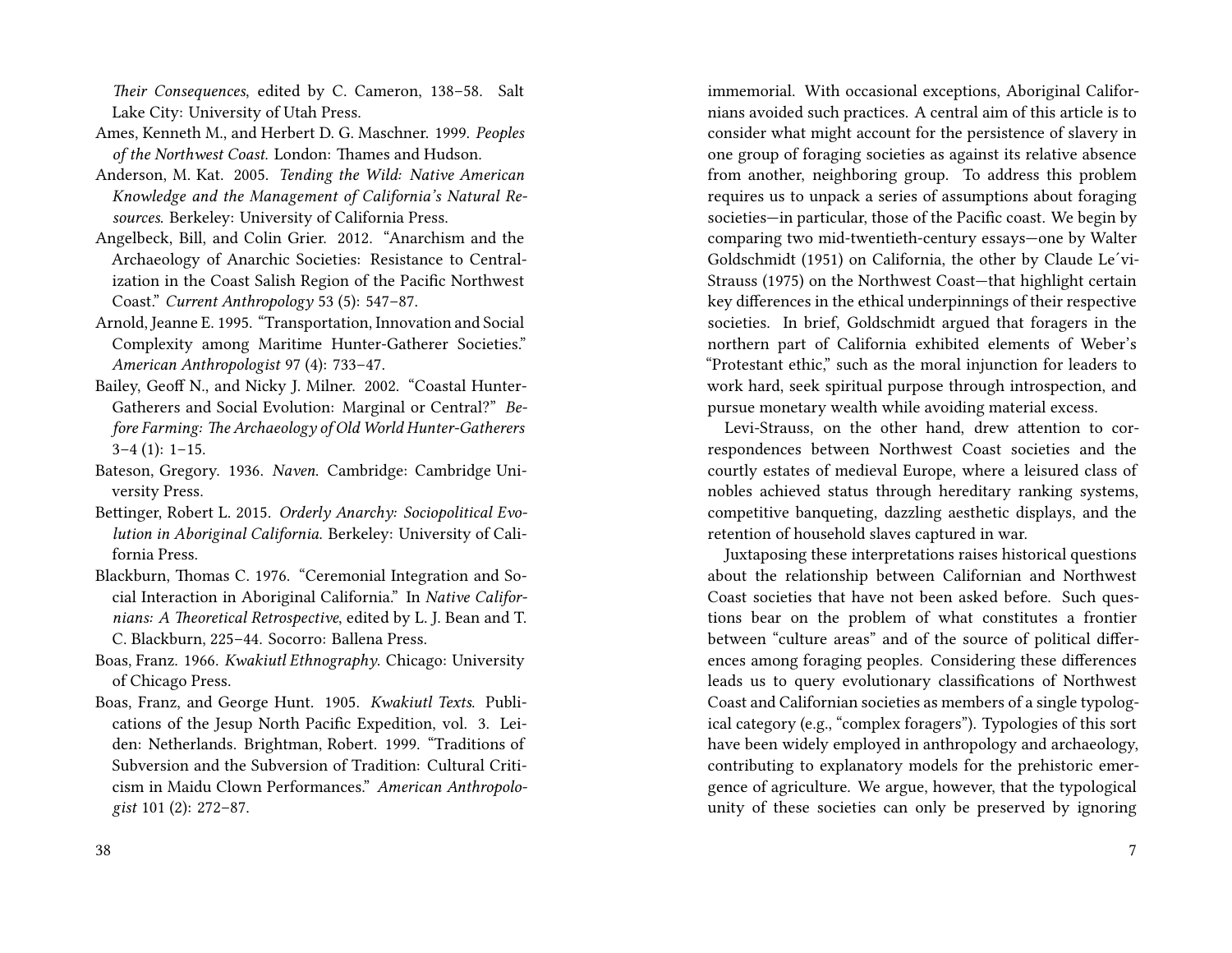key differences in their political organization—notably, the presence or absence of slavery. Recognizing these differences among Pacific coast societies obliges us to rethink the roles they are made to play in wider schemes of social evolution.

Our larger aim, however, is not to propose a refined classification. In the main part of the study, we seek instead to demonstrate the value of an entirely different approach to institutional change in foraging societies based on the concept of "schizmogenesis" (Bateson 1936). Instead of assuming the existence of stable evolutionary types, this approach starts from the position that institutions crystallize through historical encounters among societies. Internal social contradictions are worked out in dialogue with neighboring value systems. Effects are both positive and negative. On the negative side, schizmogenesis acts as a buffer against the transmission of cultural traits through imitation. From the bottom up, it creates a frontier against mimicry, starting with the internal reconfiguration of household and family relations. On the positive side, principles of integration in one group of societies are greatly elaborated as conscious inversions of those found among neighbors. Schizmogenesis is a positive strategy of cultural refusal. For those who lack any decisive means of physical resistance, it is also a primary form of political action (cf. Sahlins 2004; Graeber 2013a).

Processes of this kind have been widely considered in relation to interactions among foragers, farmers, and the state. However, they have not formed part of any mainstream approach to the study of diversity among foraging societies. Aside from its intrinsic historical interest, discovering the operation of schizmogenetic principles among two of the world's most richly documented families of foraging societies has broader implications. It requires us to consider the role of self-conscious political transformation in the development of groups whose lifestyles are more often studied through the prism of behavioral ecology, adaptation, and endogenous

equally real for those who live them and thus equally open to challenge and reversal. There are no evolutionary false starts in this regard, no "archaic peoples," nor any dormant seedbeds of political change, awaiting the magical hand of agriculture that brings them to fruition. It is these lingering illusions that still prevent us from exploring the pathways that lead from the hunting retinue to the dynastic court, from tribal slavery to tributary states, and from "original affluence" to the modern leisure class.

#### *ACKNOWLEDGEMENTS.*

Our sincere thanks to two anonymous reviewers, and also two who made themselves known as Les Field and Colin Grier. Also to Jim Scott, Kevan Edinborough, Dorian Fuller, and Erhard Schu¨ttpelz.

#### **REFERENCES CITED**

- Alden Smith, Eric, Kim Hill, Frank Marlowe, David Nolin, Polly Wiessner, Michael Gurven, Samuel Bowles, Monique Borgerhoff Mulder, Tom Hertz, and Adrian Bell. 2010. "Wealth Transmission and Inequality among Hunter-Gatherers." *Current Anthropology* 51 (1): 19–34.
- Ames, Kenneth M. 1995. "Chiefly Power and Household Production on the Northwest Coast." In *Foundations of Social Inequality*, edited by T. Douglas Price and Gary M. Feinman, 155–87. New York: Plenum Press.
- Ames, Kenneth M. 2001. "Slaves, Chiefs and Labour on the Northern Northwest Coast." *World Archaeology* 33 (1): 1–17.
- Ames, Kenneth M. 2008. "Slavery, Household Production and Demography on the Southern Northwest Coast: Cables, Tacking and Ropewalks." In *Invisible Citizens: Captives and*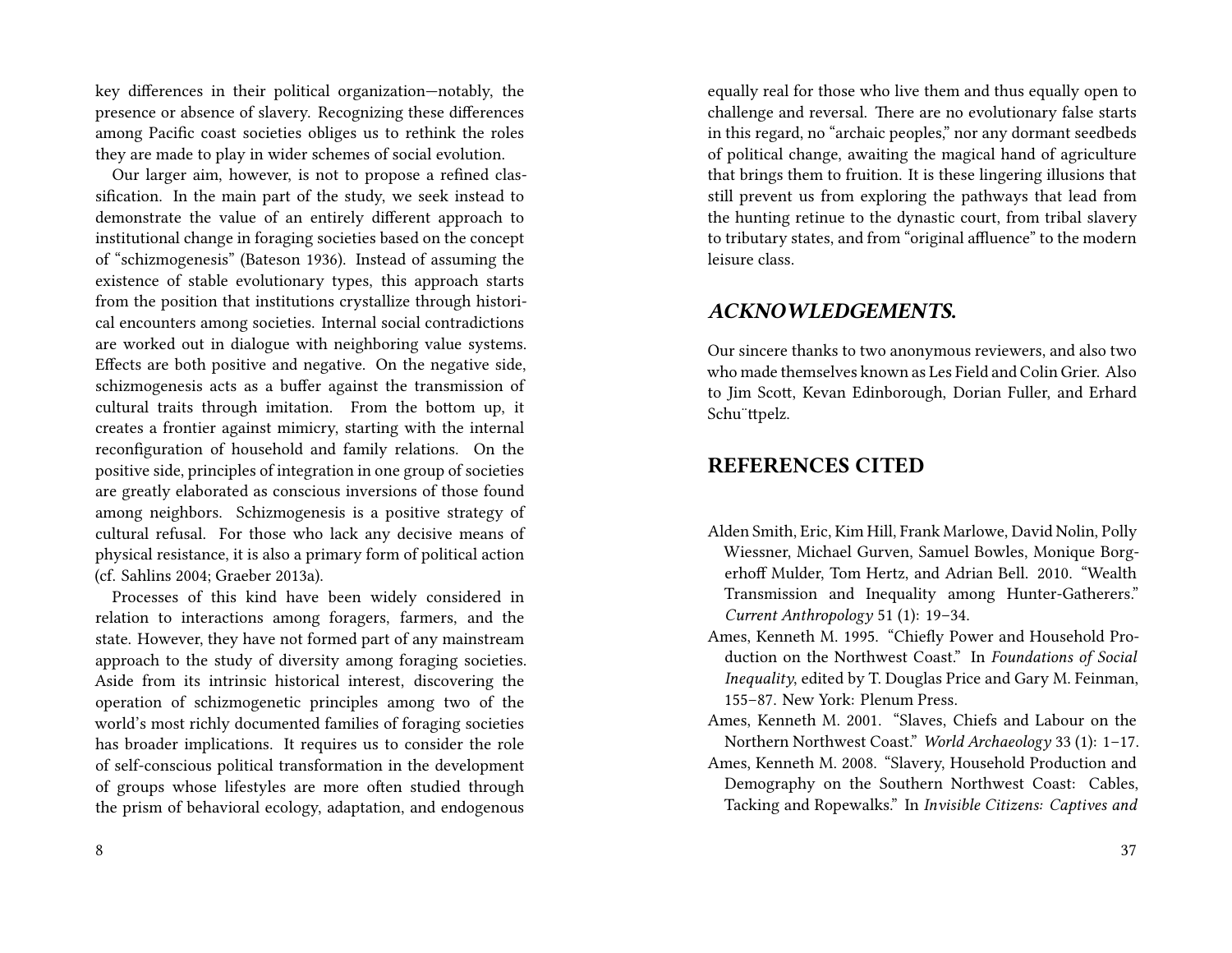record of Pacific North America and, of course, what we mean by "thriving." If, for example, we focus on feasting practices largely to the exclusion of servile institutions—as most deep time comparisons seem to—then what we are really comparing is just detached shards of a larger cultural whole. This seems a poor method for approaching an already fragmented record of the distant past.

What emerges from a more rounded comparison is the principle that modes of subsistence—even those that seem, on first inspection, most deeply rooted in pragmatic concerns—contain a dimension of political history. The process of schizmogenesis, resulting in the formation of two major West Coast "culture areas," cannot be adequately explained in terms of environmental adaptation any more than it can be reduced to distinctions of language or ethnicity. While the importance of such factors is clear, we suggest they are best understood in the context of self-conscious projects of political transformation that took place among extended networks of decentralized communities. Such projects were pursued from the bottom up, through the reconfiguration of households and villages, legal and fiscal strategies, ritual and ethical norms.

In broader historical terms, it is still widely assumed that institutional change in preindustrial societies was closely anchored to intensification in methods of food production, especially the adoption and refinement of agriculture. Within this established paradigm, the development of forager societies on the west coast of North America can only be conceptualized as a puzzling anomaly (Richerson and Boyd 2001, 217) or a truncated experiment in "paleo-political ecology," real politics being supposedly reserved for agrarian societies and "modernday elites" (Hayden 2014, 6). The case of Aboriginal slavery and its rejection on the Pacific coast serves as an important corrective to such views. It reminds us that terms like "emergent" or "incipient," when applied to forms of inequality, are by their very nature fictions. Forms of inequality are always

social evolution. The case of slavery, and its rejection, on the Pacific coast offers a rare opportunity to consider the relationship between these different analytical approaches. In doing so, we rely on a combination of ethnographic sources and oral history set against a background of archaeological evidence.

Recent applications of human behavioral ecology to Pacific coast societies proceed by classifying them in terms of modes of subsistence. In particular, the contrast between terrestrial (acorn-based) and aquatic (fish-based) economies has been used to draw broad distinctions between California and the Northwest Coast (Tushingham and Bettinger 2013). Such characterizations are criticized for underplaying the diversity of regional foraging systems and exaggerating contrasts between them (see Grier 2017). Our own critique has (514). Big eaters were viewed as vulgar, consumption was to be slow and modest, the body kept slim and lithe. An almost daily test of these ascetic values was the need to squirm headfirst through the tiny apertures of sweat lodges: male cliques reserved for the richest and most-skilled men.

Goldschmidt's essay had little in common with the evolutionary and ecologically focused studies that became increasingly prominent after the 1950s. Most took the technical business of hunting and collecting food as a basis for wider classifications of forager societies, producing oppositions between "simple/complex," "immediate/delayed return," "non-storing/storing," and "generalized/affluent" forms (Kelly 1995; Testart 1982; Woodburn 1982). A striking exception to this trend was Claude Le´vi-Strauss's (1975, a different starting point. In place of modes of subsistence, 1987) discussion of "house societies" (*soci´et´es a'maison*), we develop an alternative notion of modes of production (following Graeber 2006). Modes of production are not distinguished by material outcomes (e.g., certain kinds of food or products) but by the reproduction of certain kinds of people and status relation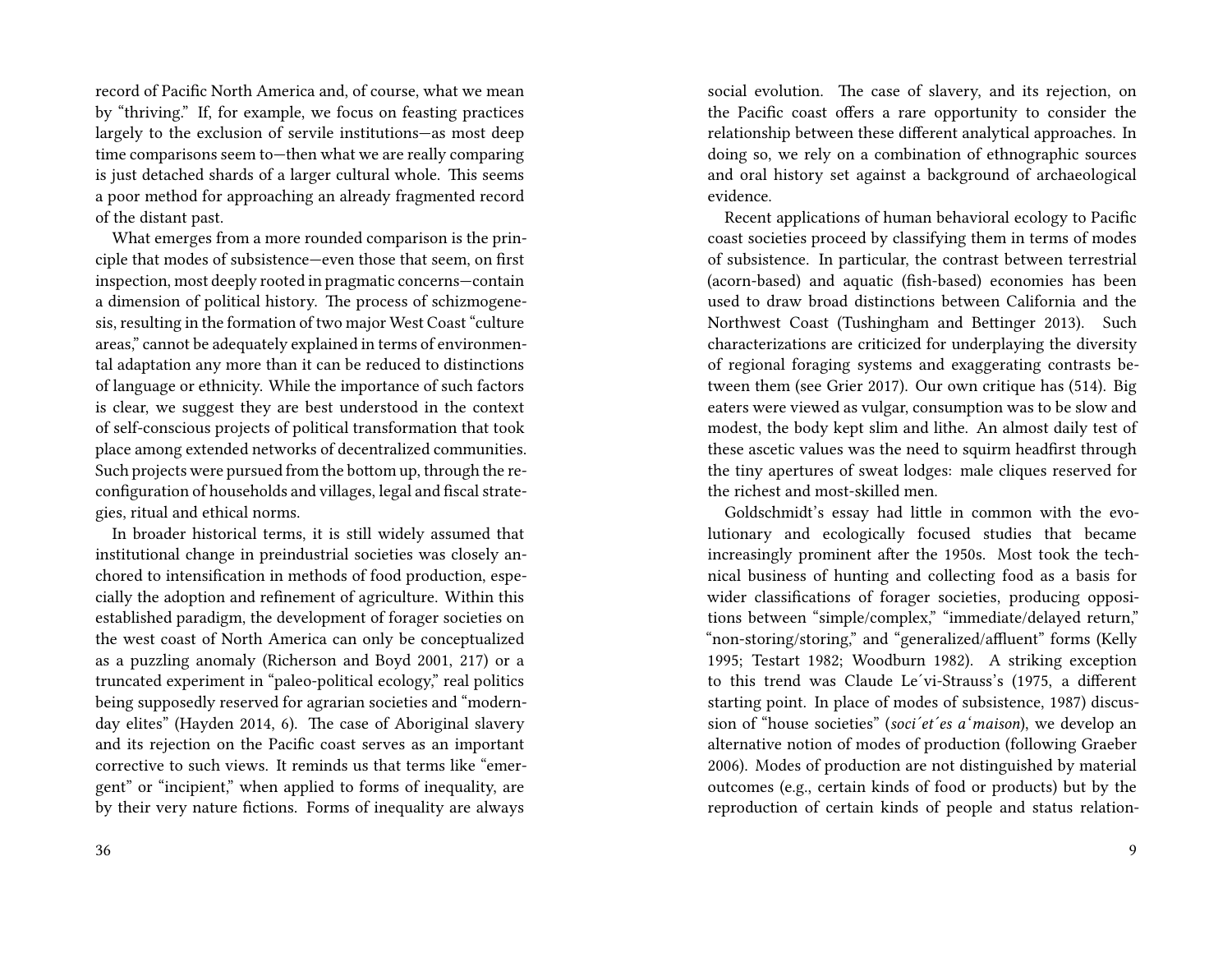ships among them (e.g., nobles, commoners, slaves). We argue that ecological models are best understood in the context of this wider perspective and that even the most apparently basic subsistence choices have ethical and political dimensions (cf. Moss 1993).

### **PROTESTANT FORAGERS AND FISHER-KINGS**

In a 1951 article, Walter Goldschmidt proposed an audacious thesis about Aboriginal forager societies—Yurok, Hupa, and others—occupying the northwest corner of California. Their "structural and ethical characteristics," he proposed, were strikingly analogous to those identified as the seedbed of European capitalism by Max Weber in his famous 1905 essay on the "Protestant ethic" (Weber 1930). Goldschmidt could not claim to have discovered a full-blown capitalist economy among hunter-foragers. Such obvious features as wage labor and monetary interest were lacking. Instead, he followed Weber in distinguishing between a "capitalist spirit" and the infrastructure of capitalism. His focus was on the correspondence between ethical patterns and social structures: "a system in which the individual was placed chiefly by personal acquisition of wealth which in theory was freely attainable by all, with both status and power resting upon the ownership of property [underpinned by]… the moral demand to work and by extension pursuit of gain; the moral demand of self-denial, and the individuation of moral responsibility" (Goldschmidt 1951, 513).

These tendencies were reinforced by the universal application of private property laws, including individual and alienable ownership of foraging grounds and the use of shell currency (dentalium) in property transactions, rental arrangements, dowries, and dispute resolution. Personality structures

- 1. Californians were aware of, and in at least periodic contact with, the peoples of the Northwest Coast;
- 2. they saw northerners as warlike and disposed to exploit the labor of defeated peoples;
- 3. they recognized the exploitation of war captives as an ongoing possibility in their own society but rejected it; and
- 4. they did so on grounds that exploiting captives would lead to results diametrically opposed to key social values of autonomy and personal

We cannot know how common such cautionary tales were because they are not the kind of stories early observers were likely to have recorded (this particular tale survived only because Chase believed the Wogies might have been shipwrecked Japanese). But there are indications in the archaeological record that the historical contours of the schizmogenetic process run deep, reaching back centuries, perhaps even millennia, prior to European contact (e.g., Ames 2008; Angelbeck and Grier 2012; Ritchie et al. 2016). Clarifying the sequence remains a matter for future investigation, with a focus on maritime networks that formed the main axis of social and demographic change on the Pacific coast, between first human arrivals (Erlandson et al. 2015) and the wrenching transformations of the Russian fur trade, which eventually forced Aboriginal trade inland (Lightfoot 1993). Whatever new kinds of history this enterprise generates are likely to have broad ramifications, not least because the ethnographic record of Pacific North America has long served as "an exemplary case for examining how hunter-gatherers thrived in temperate environments prior to the advent of agriculture" (Lightfoot 1993, 168). What such a statement might mean is entirely dependent on what we take to be the ethnographic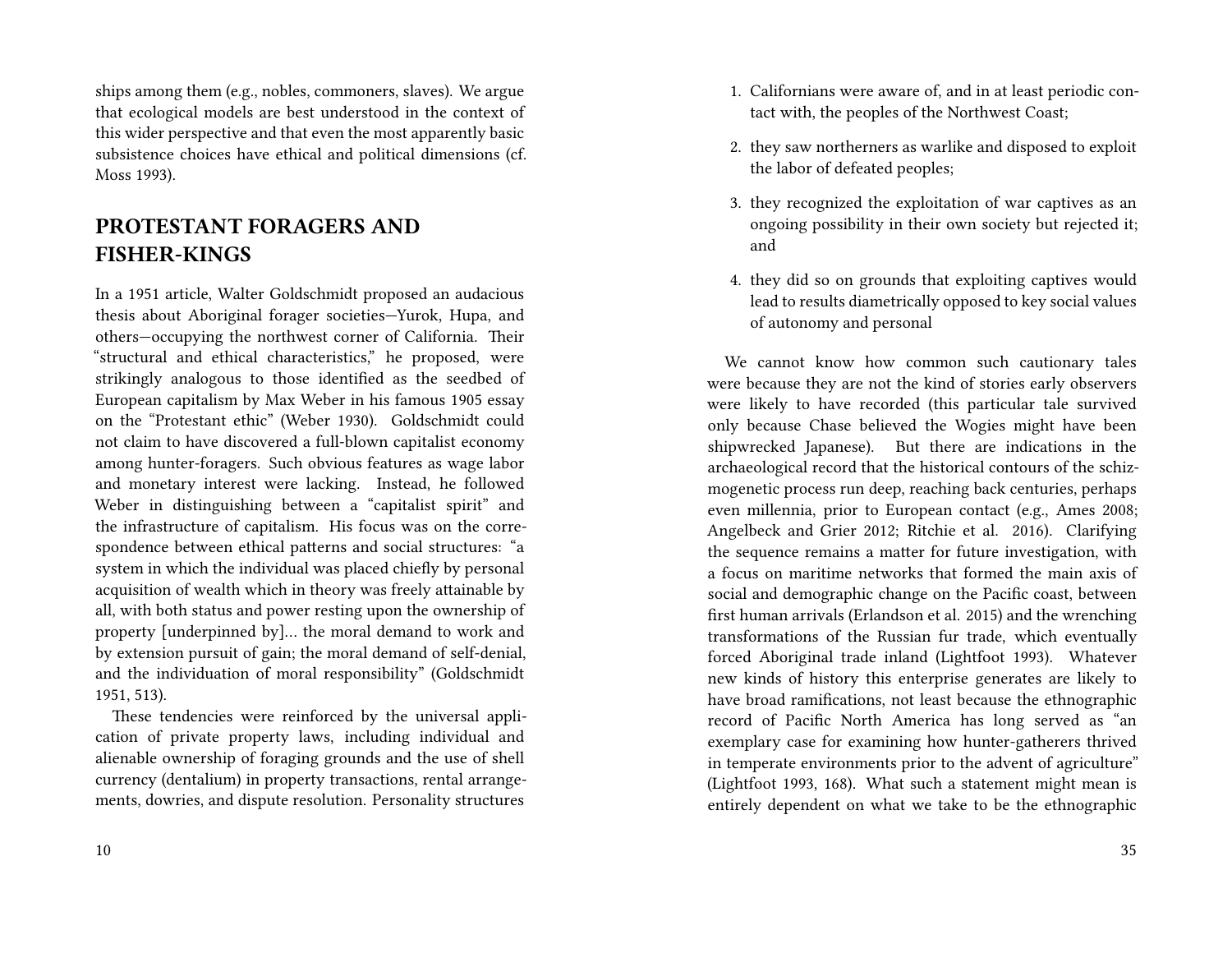On the way he cried with nearly every step because now he was seeing with his own eyes how it was done."

Tears, crying, are of crucial importance in Yurok spiritual training as manifestations of personal yearning, sincerity, humility, and openness. (Buckley 2002, 117; cf. Kroeber 1925, 40, 107)

Through such exertions, one discovered one's true vocation and purpose. When "someone else's purpose in life is to interfere with you," Buckley's informants told him, "he must be stopped, lest you become his slave, his 'pet'" (88).

The evidence may be fragmentary, and the time-depth of these cultural schisms far from clear. Such as there is, however, suggests at the very least the basis for a new understanding of diversity among foragers on the Pacific coast, incorporating Aboriginal notions of ethics and personhood, as fleetingly captured in the story of the "Wogies" and in which Goldschmidt perceived a key to understanding the organization of economy and society in northwest California.

#### **CONCLUSION**

It is our contention that the absence of chattel slavery and related forms of hierarchy in Aboriginal northwestern California was not so much a matter of cultural "loss" as self-conscious rejection: a schizmogenetic reflex against the governing principles of adjacent societies. The reason the Wogie story can be called a "smoking gun" in this respect is not so much because the Chetco themselves told it but that their neighbors were all familiar with it as well ("Waˆgeh" becoming a regional term for Euro-American settlers). To reiterate the main points, this implies:

among men and boys were also key. Exemplary men were "exhorted to abstain from any kind of indulgence—eating, sexual gratification, play or sloth" drawing analogies between the elite households of medieval Europe and the societies of the Pacific Northwest Coast, located directly to the north of Goldschmidt's "Protestant foragers."

If the ethics of their Californian neighbors bore comparison with mercantile values in early modern Europe, those of the Northwest Coast more closely resembled the aristocratic values of high feudalism. Societies comprised household estates divided into hereditary ranks of nobles, commoners, and slaves. Slaveholding was a defining attribute of nobility, and from Alaska south to Washington state, intergroup slave raids were endemic. Nobles alone enjoyed the ritual prerogative of engaging with guardian spirits who conferred access to prestigious titles, which defined the legal contents of an estate. Commoners voluntarily provided labor and services to noble kin, who vied for their allegiance by offering spectacular feasts, entertainment, and the pleasure of vicarious participation in heroic exploits. "Take good care of your people," went the elder's advice to a young Nuu-chahnulth chief, "if your people don't like you, you're nothing" (Drucker 1951, 131).

As household heads, nobles adhered to a code of honor and shame, valorizing warfare and periodically hosting competitive banquets known as potlatch. The potlatch host would seek to humble his guests with grand orations and to overwhelm them with hospitality. Wealth might be sacrificed in public displays of largesse, designed to flatten and humiliate potential rivals. These various traits—often considered hallmarks of agrarian "courtly society"—existed fully fledged but in miniature among the foragers of the Northwest Coast. Each "fisherking" was ruler of his own tiny domain, comprising between one and two hundred members, but no stable political unit cohered above the level of these fiercely autonomous households.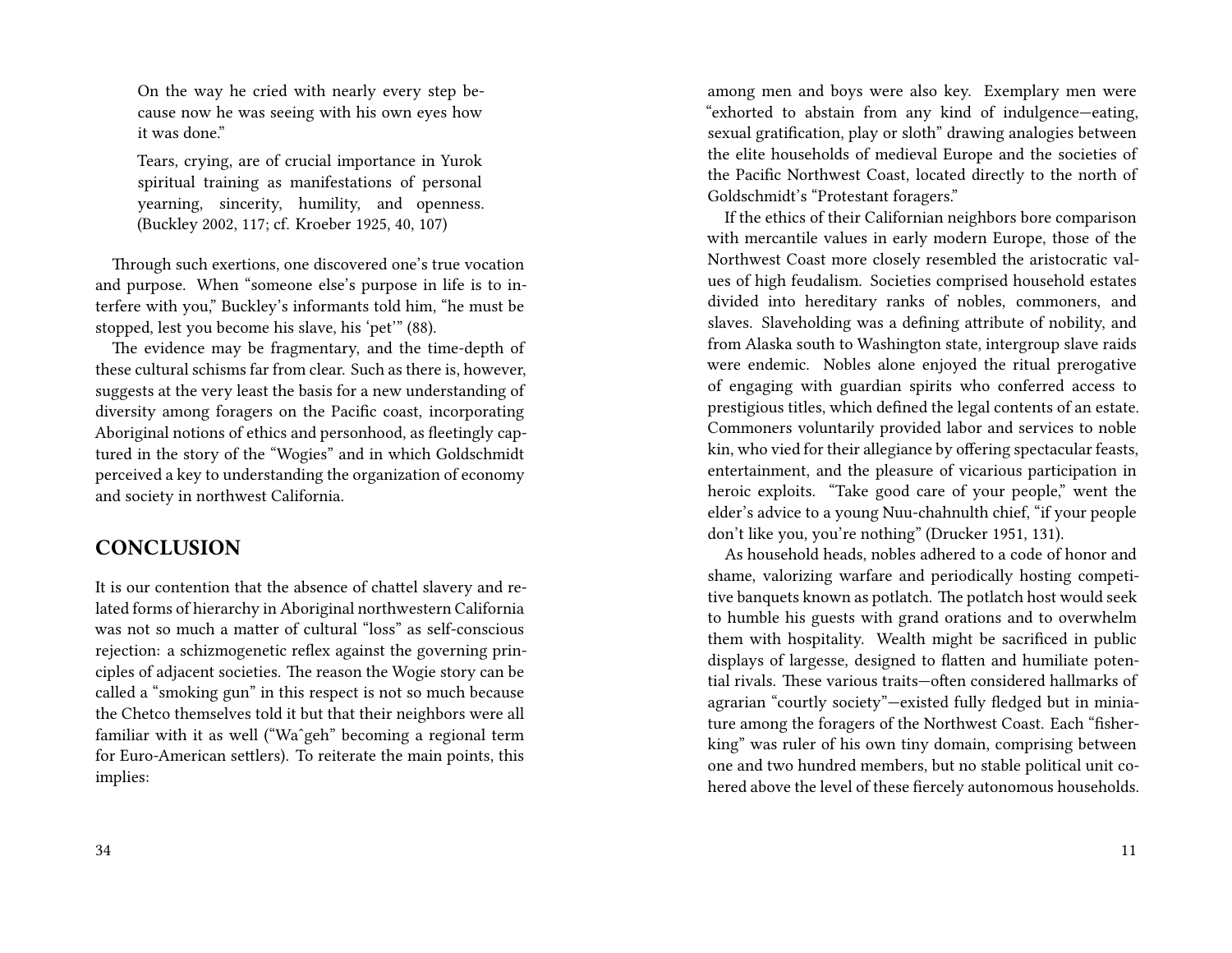Contrasts between Northwest Coast and Californian societies, although striking, have never been considered as a historical problem, nor has the coexistence of two such clearly opposed value systems among foragers inhabiting adjacent parts of the Pacific littoral excited much interest in anthropologists or archaeologists. Nobody, we take it, would subsume feudalism and early modern capitalism within a single sociological category ("complex farmers"?) just because both systems rested on an agrarian mode of subsistence. Yet, when it comes to foraging societies, we find similarly opposed sets of values and institutions brought under such general headings as "complex hunter-gatherers" or others mentioned earlier. It is as though the lack of farming (or other traits assumed normative, like strict egalitarianism and perennial nomadism) have come to define such groups above all else, irrespective of their contrasting natures and histories.

### **A CASE FOR "SCHIZMOGENESIS" IN FORAGING POPULATIONS**

An example of this kind of sociological reductionism is the bold argument of Hayden's *The Power of Feasts* (2014), a study of the coevolution of food production and social inequality. Californian and Northwest Coast foragers are used to exemplify an evolutionary category ("aggrandizing" or "feasting" societies) that Hayden sees as typical of those prehistoric groups that first developed agriculture. He posits a causal relationship between the demand for specific luxury foods—deployed in competitive feasts—and the intensification of their production, stimulating the development of farming. Hayden, however, cannot document any such direct transition from "feasting foods" to domestication, and the workings of "feasting societies" are demonstrated from the ethnography of regions distinguished by their *resistance* to the adoption of agriculture.

aimed at creating specific sorts of persons. The result is, among other things, an artistic tradition widely considered among the most dazzling the world has seen and one strongly focused on the theme of exteriority: all masks and facades.

Societies in the Californian shatter zone were equally extravagant in their own way, but if they were "potlatching" anything, it was surely labor itself. As Garth wrote of the Atsugewi: "The ideal individual was both wealthy and industrious. In the first grey haze of dawn he arose to begin his day's work, never ceasing activity until late at night. Early rising and the ability to go without sleep were great virtues. It was extremely complimentary to say 'he doesn't know how to sleep'" (1976, 338).

It was the self-discipline and hard work of the wealthy man that marked him out as a provider for poorer dependents, improvident folk, and foolish drifters. With its "Protestant" emphasis on interiority and introspection, Californian spirituality offers a counterpoint to the "smoke and mirrors" of the Northwest Coast. Among the Yurok, work properly performed became a way of connecting with a true reality, of which prized objects like *dentalia* and hummingbird scalps were mere outwards manifestations. As a contemporary ethnographer explains:

As he "accumulates" himself and becomes cleaner, the person in training sees himself as more and more "real" and thus the world as more and more "beautiful": a real place in experience rather than merely a setting for a "story," for intellectual knowledge.

In 1865, Captain Spott, for instance, trained for many weeks as he helped the medicine man prepare for the First Salmon ceremony at the mouth of the Klamath River "the old [medicine] man sent [Captain Spott] to bring down sweathouse wood.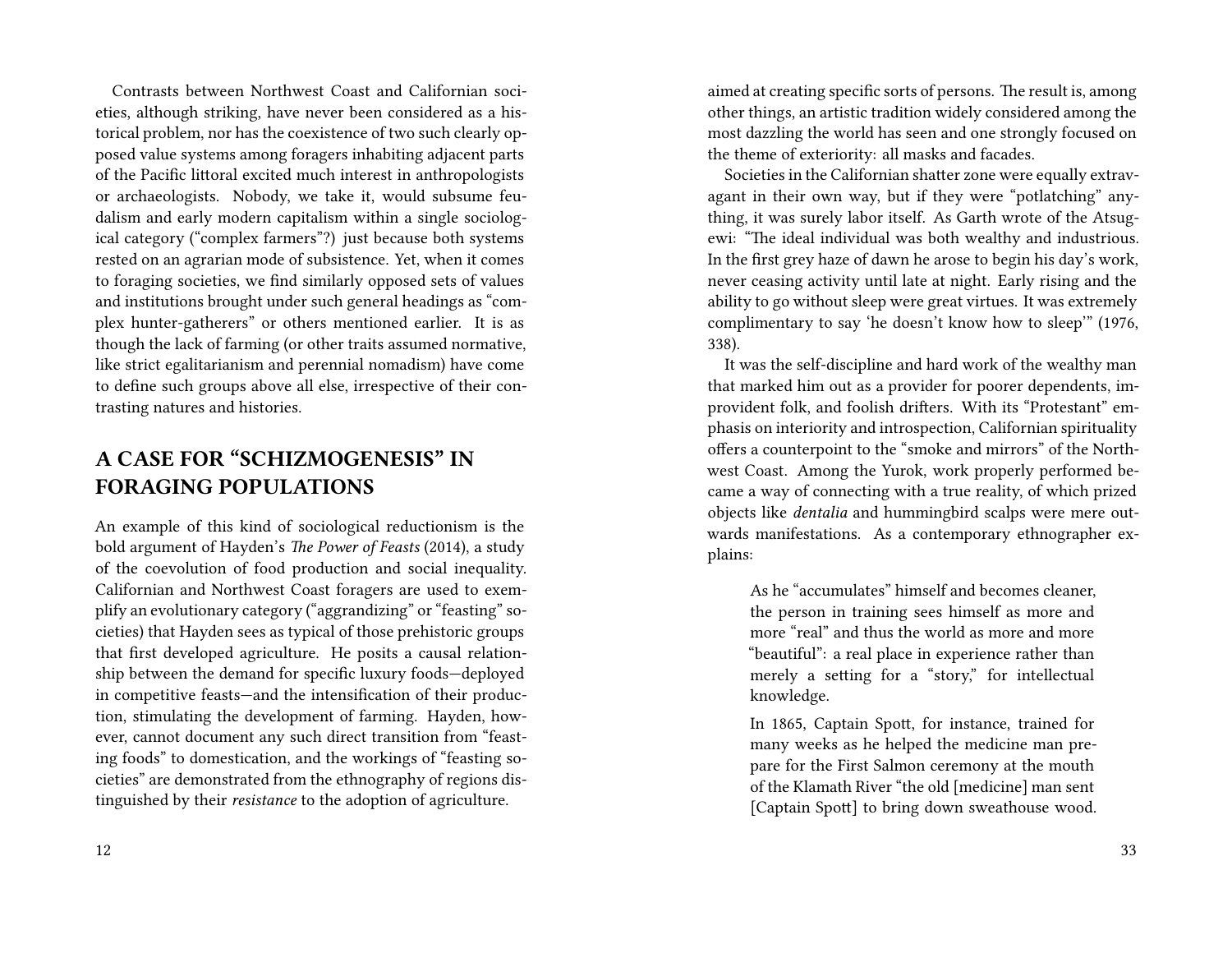is authentic in life. Northwest Coast groups were not averse to adopting Europeans in lavish naming ceremonies. Would-be Californians—like Robert Frank, adopted by the Yurok at the close of the nineteenth century—were more likely to find themselves hauling wood from the mountains, weeping with each footfall, as they earned their place among the "real people" (see Kan 2001).

If we accept that what we call "society" refers to the mutual creation of human beings, and "value" the self-conscious aspects of that process (Graeber 2013b), then it is hard to see the Northwest Coast and adjacent California as anything but diametrical opposites. These neighboring groups of societies both engaged in extravagant expenditures of labor, but the forms and functions of that labor could not have differed more. Of the Northwest Coast, Codere writes:

In a region where subsistence demands could have been met easily by concentration on getting and storing enough of a few natural products such as salmon and berries, the Kwakiutl chose the grand manner in production as well as in the great displays, distributions and even destructions of wealth so distinctive of their culture … Each household made and possessed many mats, boxes, cedarbark and fur blankets, wooden dishes, horn spoons, and canoes. It was as though in manufacturing as well as in food production there was no point at which further expenditure of effort in the production of more of the same items was felt to be superfluous. (1950, 19)

This material efflorescence was consistent with the extravagant theatricality of the potlatch. But potlatch, in turn, was an occasion to "fasten on" names to aristocratic contenders, the fashioning and allotment of such titles being the ultimate focus of Northwest Coast ritual life. All this work was ultimately

We also note the logical inconsistency in holding a change in consumption patterns responsible for a change in mode of production. A full explication would consider the nature of the forager productive system that makes feasting possible in the first place. It is significant, in this context, that the definition of "feasting societies" rests heavily on Northwest Coast ethnography yet hardly addresses the importance of slavery. Once we reinstate this basic element, it becomes difficult to see how such societies might develop farming economies. While slavery is compatible with fully agrarian systems, systemic intergroup raiding among foragers hardly seems conducive to the intensification of land use, which is necessary for initial steps toward agriculture (cf. Roscoe 2017). In some well-documented cases, slavery has, in fact, offered an alternative to food production and demographic growth in supporting the existence of leisured elites and specialized industries (cf. Meillassoux 1991; Santos-Granero 2009).

Also problematic, we suggest, is the treatment of Northwest Coast and Californian societies as exemplars of a common evolutionary type, based on their feasting and ceremonial practices. To maintain the illusion of typological similarity, one would have to overlook the absence in California of almost everything that defines the Northwest Coast potlatch as a cultural institution, such as the distinction between high and low cuisines (Boas and Hunt 1905), ranked seating orders and serving equipment, obligatory eating of oily foods, competitive destruction of ancestral valuables, self-aggrandizing poetry, slave sacrifice, and other public manifestations of the rivalry between nobles fighting over titular privilege (Codere 1950).

Ethnographers in the early twentieth century clearly regarded the introduction of such practices into northern Californian societies as anomalous (see, e.g., Leslie Spier's [1930] discussion of the Klamath, who took up slaving and limited aspects of potlatch after their adoption of the horse).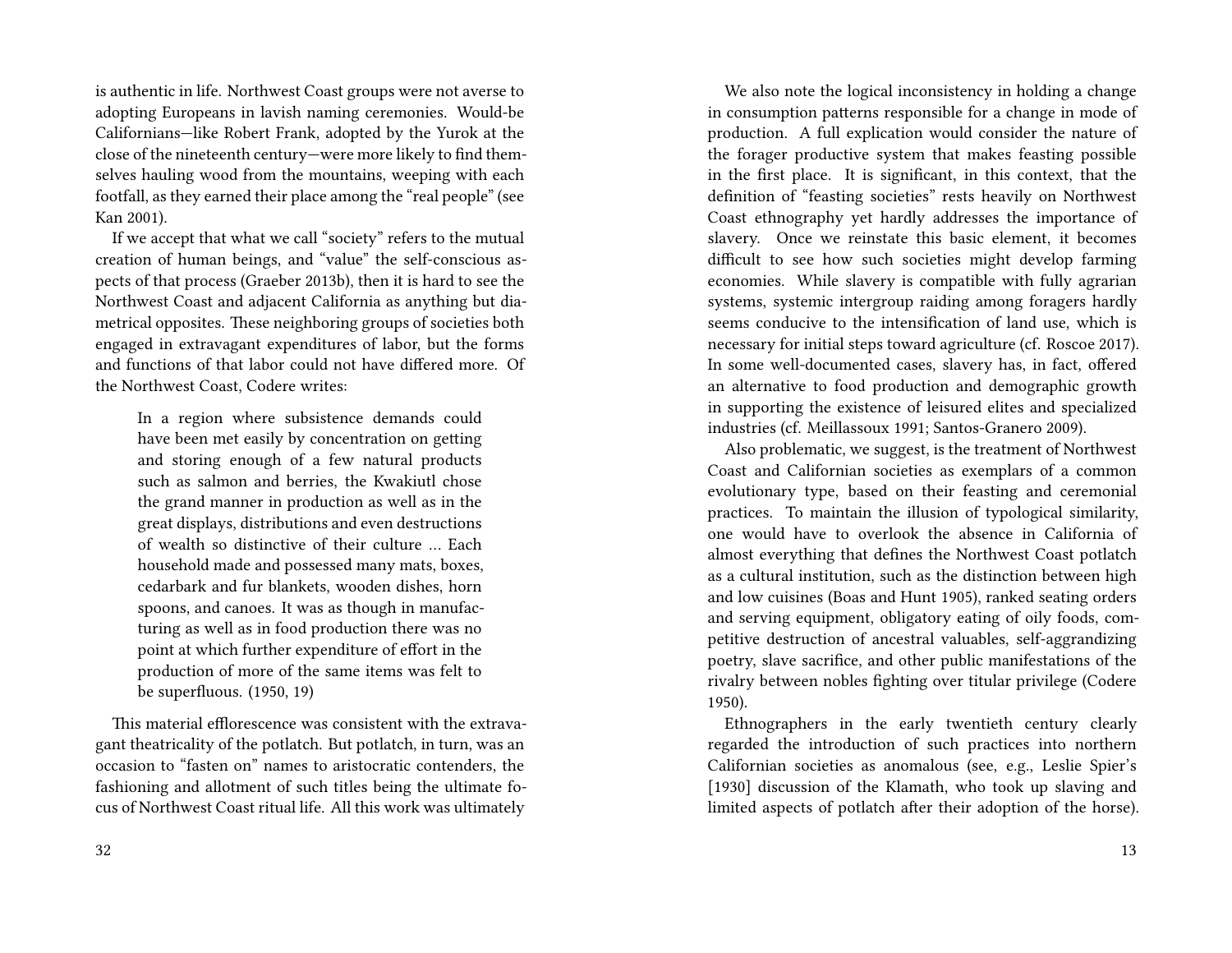More typically, ceremonial gatherings in Aboriginal California presented features that are quite the reverse of potlatch principles. These include an emphasis on the exchange and consumption of staple rather than luxury foods (Powers 1877, 408; Vayda 1967), playful transgression of group boundaries in ceremonial dances, and careful public wrapping and unwrapping of ancestral valuables, such as obsidian blades, passed from village headmen into the temporary custody of "dance leaders" (Goldschmidt and Driver 1940).

No doubt, the mutualistic aspects of Californian seasonal gatherings can be overstated. Local headmen certainly benefitted monetarily and in reputation by hosting them (Blackburn 1976, 230–35). Yet, to reduce such systems to their "aggrandizing" functions seems an unwarranted distortion, especially given the leveling functions of "trade feasts" and "deerskin dances," and their role in promoting intergroup solidarity (cf. Chase-Dunn and Mann 1998, 143–44). Napoleon Chagnon went so far as to argue that "it was functionally necessary for the Yurok to 'desire' dentalia [i.e., money], but only if they were obtained from their neighbors. The social prestige involved with obtaining wealth in this fashion effected a more stable adaptation to the distribution of resources by allowing trade to be the alternative to raid in times of local insufficiency" (1970, 17–18).

Following this line of argument, we will make a case for the occurrence of schizmogenesis among Aboriginal populations on the Pacific coast of North America. As defined by Gregory Bateson (1936), schizmogenesis refers to the self-conscious differentiation of cultural norms within groups as an outcome of cumulative interactions between them, producing symmetrical contrasts, and leading eventually to rupture. The scale of differentiation with which we are concerned is that of "culture areas" (or "food areas," as Clark Wissler [1922] termed them; cf. Kroeber 1939) rather than the more intricate patterning of language and kinship groups, which may not be explicable in

wood was brought from the mountain ridges; it was used for an important purification ritual. The gathering itself was a religious act, for it was a means of acquiring "luck." It had to be done with the proper psychological attitude of which restrained demeanour and constant thinking about the acquisition of riches were the chief elements. The job became a moral end rather than a means to an end, with both religious and economic involvements. (1951, 54)

Similarly, the ritual sweating that ensued—purging the Californian man's body of surplus fluid—inverts the excessive consumption of fat, blubber, and grease that signified masculine status on the Northwest Coast. To enhance his status and impress his ancestors, the nobleman of the Northwest Coast ladled candlefish oil into the fire at the tournament fields of the potlatch. The Californian chief burned calories in the closed seclusion of his sweat lodge. Native Californians seem to have been well aware of the kinds of values they were rejecting, institutionalizing them in the figure of the clown, whose public antics of sloth, gluttony, and megalomania— while giving voice to familiar, local discontents (Brightman 1999)—seem also to parody the most coveted values of a proximate civilization.

Inversions are also to be found in the spiritual and aesthetic domains. Artistic traditions of the Northwest Coast are all about spectacle and deception: the theatrical trickery of masks that flicker open and shut, of surface figures pulling the gaze in sharply opposed directions. The native word for "ritual" in most Northwest Coast languages translates as "fraud" or "illusion" (Boas 1966, 172; cf. Goldman 1975, 102). Spirituality in the Californian shatter zone provides an almost perfect antithesis. What mattered was cultivation of the *inner* self through discipline, earnest training, and hard work. Californian songs and poetry show that these were ways of connecting with what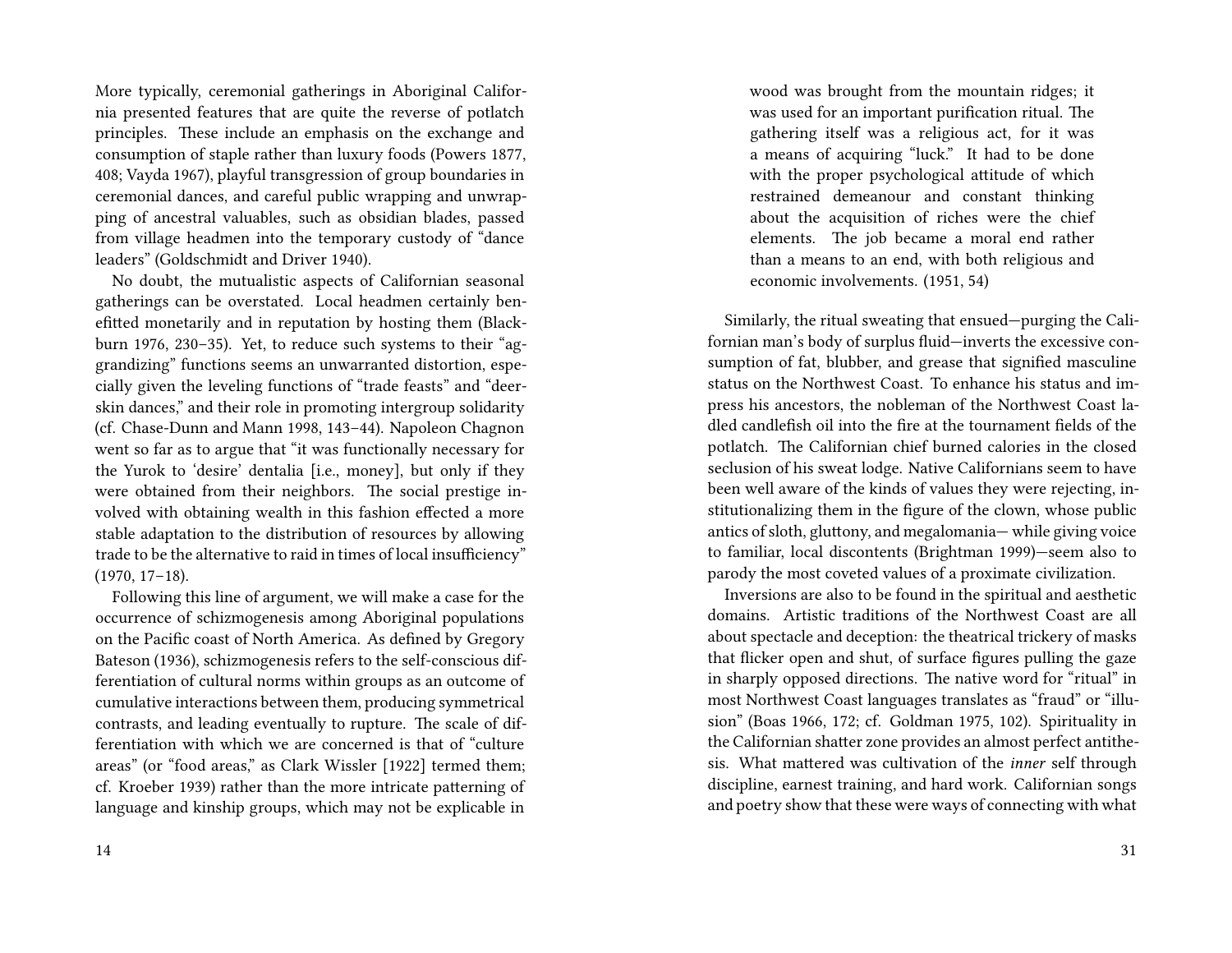Detailed evidence is hard to obtain, but certain recorded features of these societies are indicative, such as the Yurok requirement for victors in battle to pay individual compensation for each life taken, at the going rate for murder, thus rendering intergroup raiding both fiscally pointless and morally bankrupt. In financial terms, military advantage became a liability to the superior party. As Kroeber put it, "The *vae victis* of civilization might well have been replaced among the Yurok, in a monetary sense at least, by the dictum: 'Woe to the victors'" (1925, 49).

The cautionary "tale of the Wogies" offers some further pointers. It suggests that populations directly adjacent to the Californian "shatter zone" were aware of their northern neighbors and saw them as warlike, disposed to a life of luxury based on exploiting the labor of those they conquered. It implies that they recognized such exploitation as a possibility in their own societies yet rejected it on the grounds that keeping slaves would undermine important social values (they would become "fat and lazy"). Turning south to the shatter zone itself, we find further evidence that in many key areas of social life the foragers of this region were building their communities as a kind of mirror image or conscious inversion of those on the Northwest Coast.

Clues emerge from the simplest and most apparently pragmatic details. For instance, no free member of a Northwest Coast household would ever be seen chopping or carrying wood (Donald 1997, 124–26). To do so was to undermine one's identity in society, effectively making oneself into a slave. Californian chiefs, by contrast, seem to have elevated these activities into a solemn public duty, incorporating them into the core rituals of the sweat lodge. As Goldschmidt observed:

All men, particularly the youths, were exhorted to gather wood for use in sweating. This was not exploitation of child labor, but an important religious act, freighted with significance. Special terms of schizmogenesis. This assumes a deep history of Aboriginal slavery on the Pacific coast as well as sustained interaction across the frontiers of culture areas, extending back beyond the earliest detailed ethnographic reports.

While not universally accepted, these assumptions are supported by a growing body of archaeological evidence. A variety of indicators point to the existence of some form of household bondage on the Northwest Coast perhaps as far back as the Middle Pacific period (c. 1850 BC), when the focused exploitation of anadromous fish also began (Ames 2008; cf. Coupland, Steward, and Patton 2010). Such evidence includes defensive fortifications and signs of warfare, in conjunction with indicators of labor intensification, expanding trade networks, and extreme disparities in treatments of the dead. At the "top end," these include burials exhibiting formal systems of body ornamentation and the staging of corpses in seated or other fixed positions, presumably referencing a hierarchy of ritual postures among the living. At the "bottom," they include the mutilation of bodies, recycling of human bone for industries, and the "offering" of people as grave goods. The overall impression is of a wide spectrum of formalized statuses ranging from high rank to nonpersons (Ames 2001).

Such features are absent from the archaeological record of California. The contrast cannot be attributed to a lack of contact. To the contrary, archaeological and linguistic evidence demonstrates extensive migration and trade along the coast. Long prior to European contact, a vibrant canoe-borne maritime trade linked coastal and island societies, conveying valuables such as shell beads, copper, obsidian, and a host of organic commodities across the diverse ecologies of the Pacific littoral (Arnold 1995). Various lines of evidence point to the movement of human captives in the context of intergroup warfare and trade (Ames 2008). As early as 1500 BC, some parts of the shoreline around the Salish Sea were already equipped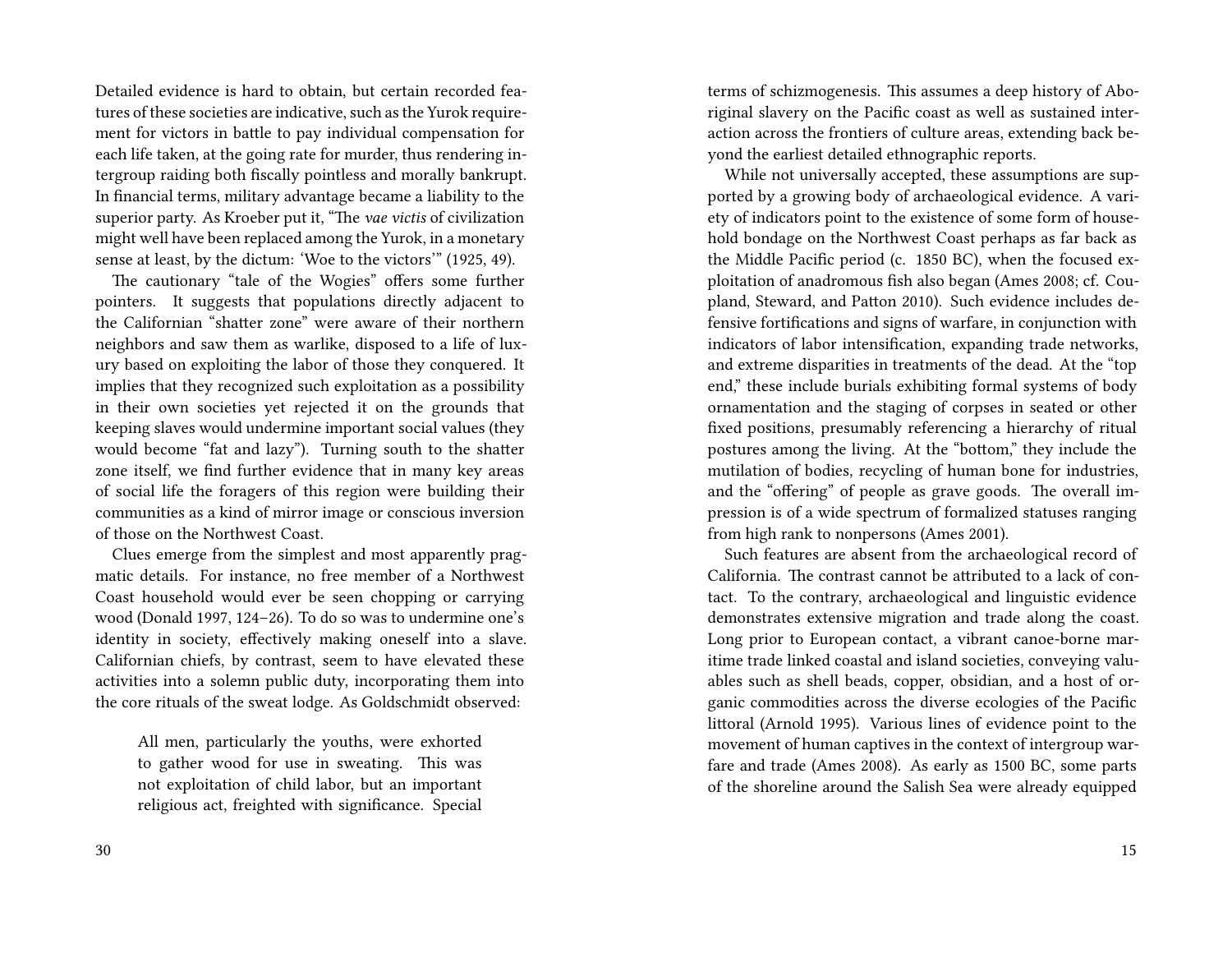with fortifications and shelters in anticipation of raids (cf. Angelbeck and Grier 2012).

Despite growing evidence for historical interaction between California and the Northwest Coast (e.g., Hajda 2005), there has been little comparative work across these two major culture areas. Our focus will be on clarifying what constituted a frontier between them, given the politically decentralized character of societies on both sides of the divide.

### **TURNING MODES OF SUBSISTENCE INSIDE OUT**

Processes akin to schizmogenesis have been widely explored for foraging societies in relation to agrarian states (Ingold, Riches, and Woodburn 1988). Perhaps the broadest study of this kind is James C. Scott's *The Art of Not Being Governed* (2009), which argues that many internal features of forager (and horticultural) groups in highland Southeast Asia evolved as counter-responses to the predatory interests of lowland kingdoms in their vicinity. Such features range from segmentary lineage systems to the cultivation of what he terms "escape crops" (e.g., root vegetables) that grow invisibly belowground and so are difficult for states to quantify, tax, or plunder. This is similar to the rejection by highland folk of fixed-field systems in favor of "mobile, fugitive subsistence strategies," which present "a nearly intractable hieroglyphic to any state that might want to corral them" (Scott 2009, 195; see also 184–85).

Forms of predation that Scott associates with agrarian states—notably, the "harvesting" of people and their labor through systematic raiding—can also be found in comparatively small-scale, nonagrarian societies. On this point, we are grateful to Scott for pointing us toward SantosGranero's (2009) study of Aboriginal slaveholding systems in the American

16

zone (Hajda 2005; for limited exceptions, see Kroeber [1925, 308–20], Powers [1877, 254–75], and Spier [1930]).

Understanding when and how forager groups in the shatter zone came to lose the habit of keeping slaves will require much new research. Even when oral histories and ethnographic sources are available, comprehending the workings of this antislaving buffer is no easy task. It requires us to think about the generation of political differences from the bottom up, not just in terms of ecological practices but also in modes of household and village organization, grassroots legal and fiscal strategies, and changes in ritual and ethical norms. In analyzing the historical divergence of Aboriginal societies in Pacific North America, our aim is to take a first step in this direction and, in doing so, to raise new questions about the range of factors producing diversity in the "foraging spectrum." We make no pretense at having reached a definitive conclusion.

To fully appreciate the difficulty of the problem, it is first necessary to rule out some obvious—but certainly incorrect, or at best partial—answers. Nowhere in the Aboriginal territories of northwest California, or adjacent areas, is any kind of special organized physical resistance to slavery documented. Might we then apply the same kind of "ecologic" as the preceding argument about acorns and fish but this time with regard to humans as captive resources? Was there, in short (and to borrow a Hupa idiom), some sense in which the "acorn eaters" of Aboriginal California were as unattractive a prospect for predation as the contents of their granaries, their embodied stores of knowledge as useless as their wicker stores of acorns? If so, this could only apply to a very distant past, because most ethnographically known Californians had traditions of weir building, netting, basket trapping, filleting, curing, and oil extraction no less sophisticated than those of the Northwest Coast (Kroeber and Barrett 1960).

The question arises: To what extent are we dealing here with a process of conscious political divergence among foragers?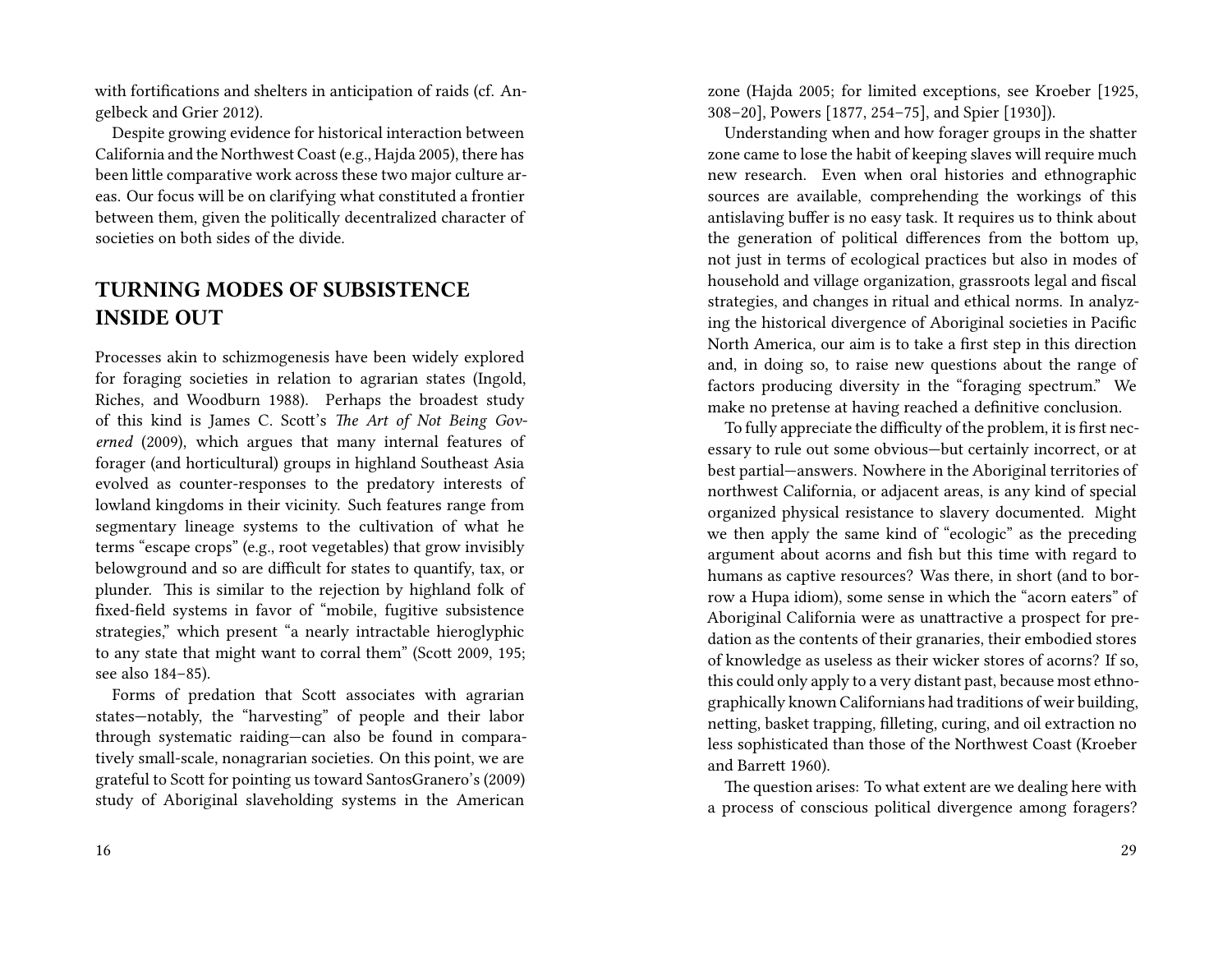exception is the Athabascan-speaking peoples … living in the northwestern corner of California.<sup>1</sup> These groups must have migrated from the north, where Pacific Northwest Athabascans had their famous big-man societies. The Athabascans in California did have cultural institutions such as private property and ranked lineages that stemmed from their Northwest cultural heritage, but they had otherwise lost most of their hierarchical features and became rather similar to their egalitarian [Californian] neighbors. (1998, 73)

Perhaps the most obvious of these "lost" institutions, at least in terms of household organization, is chattel slavery. At any given time, captives on the Northwest Coast might have constituted up to a quarter of the tribal population (Mitchell 1985). These proportions, recorded in nineteenth-century census figures, rival what could be found on the cotton plantations of the colonial South and are in line with estimates for household slavery in classical Athens (Donald 1997; MacLeod 1928). These were "slave societies," where unfree labor underpinned the domestic economy and sustained the lifestyles of nobles and commoners. The southern frontiers of the Northwest Coast culture area were occupied by an extraordinary variety of groups, among them the Yurok, Karuk, Hupa, and Tolowa. Some spoke languages of the Athabascan family, with its epicenter to the north, and other traditional features of their societies— including a strong reliance on anadromous fish—point similarly to northern origins. Chattel slavery, however, was absent, dwindling into various forms of peonage on the lower reaches of the Columbia River, while beyond stretched a largely slave-free

tropics. Using sources that date back to the fifteenth and sixteenth centuries AD, Santos-Granero identifies a subset of Aboriginal groups that he terms "capturing societies." On the face of it, these spatially disparate populations have little in common, least of all their modes of subsistence, which often evade any simple scheme of classification:

In northwest Amazonia the dominant peoples were sedentary horticulturalists and fishermen living along the largest rivers who raided the nomadic hunting-gathering bands of the hinterland. In contrast, in the Paraguay River basin they were semi-itinerant hunter-gatherers who raided or subjugated village agriculturalists. In southern Florida we find a similar situation: the hegemonic people were fishermen-gatherers who lived in large permanent villagers but moved seasonally to fishing and gathering sites, and who raided both fishing and farming communities. In all the other cases, the struggle was between societies with similar economies based on slash-and-burn agriculture combined with hunting and fishing in different degrees. (Santos-Granero 2009, 42–44)

Two factors nevertheless allow him to consider these societies as a group: (1) their respective monopolies over optimal environmental niches (i.e., in terms of resource abundance), and (2) their maintenance of predatory and/or parasitic relations with weaker neighbors, who they subjugated through well-coordinated raiding. In some cases, riverine or coastal hunter-foragers—such as the Guaicuru´ of the Paraguay palm savannah or the Calusa of the Florida Keys—exerted predatory powers over the land, labor, and resources of nearby farming populations. Slave-taking and extraction of tribute exempted a portion of the dominant society from basic subsistence chores,

 $1$  While Hupa and Tolowa are indeed Athabascan languages, we note that Karuk and Shastan are in fact Hokan, while Yurok and Wiyot are Algonquian.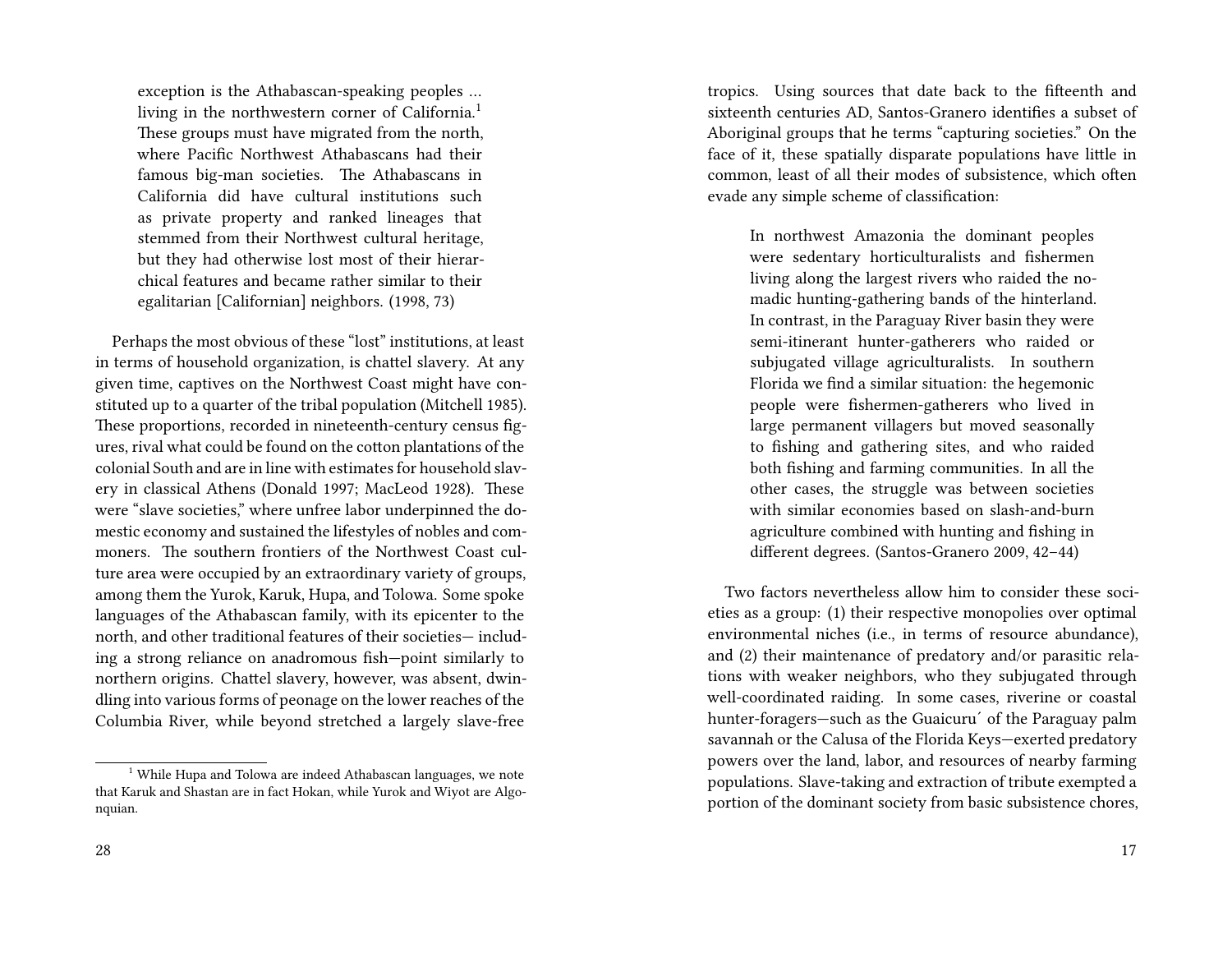supporting the existence of leisured elites as well as specialized warrior castes.

Where we have "foragers" consuming regular quantities of domestic crops extracted as tribute from nearby farming populations, the concept of "modes of subsistence" may be safely set aside. What structured relationships within and between groups was an overarching mode of production based on the capture of people from enemies, their incorporation as subordinates, and their transformation into sources of ritual value through sacrifice or by processing their body parts into trophies and talismans. In the tropics, food was involved at every stage, both practically and conceptually. Raiding was assimilated to predation (men's work) and captives to vanquished prey, and later to pets, while their resocialization into households meant extensive nurturing, instruction, and cooking meals (women's work). Slave sacrifice occurred at collective feasts, presided over by ritual specialists, and could include the eating of enemy flesh as a way of diverting vitality to the bodies of a conquering population (Fausto 2000).

All this circulation of food, however, was just one aspect of a more encompassing system of social reproduction, which Santos-Granero calls the "Amerindian political economy of life." At a broader theoretical level, we might reimagine modes of production (including modes of subsistence) in exactly these kinds of terms (Graeber 2006). Modes of production would then be distinguished not so much by their material outcomes (e.g., certain kinds of food or products) as by their efficacy in producing and reproducing certain distinctive kinds of people and status relationships among them (e.g., nobles, commoners, slaves). It is in precisely such terms that we propose to explore the cultural divergence of foraging populations between northern California and the Northwest Coast.

vating wild roots. All these diligent acts of "niche construction" were embedded in cycles of intersocietal warfare and predation, which defined underlying relationships between the lower orders who worked and the nobles who feasted (Ames 1995; Ruyle 1973). Against this backdrop, we might reasonably consider whether acorns and nuts were selected among their southern neighbors as forager equivalents of "escape crops," in Scott's (2009) sense—that is, crops consciously adopted as part of a wider set of cultural strategies through which Californians maintained a boundary between themselves and their neighbors to the north. What is the evidence for such wider strategies?

### **CULTIVATING DIFFERENCE IN THE PACIFIC SHATTER ZONE**

A logical place to begin looking for boundary mechanisms is the Californian northwest, which Alfred Kroeber considered a zone of transition between the two great culture areas of the Pacific littoral. There, the distribution of ethnic and language groups became compressed, accordion-like, into a subregion of great complexity, which nevertheless presented strong cultural commonalities. It is this "shatter zone" of Aboriginal cultures that we focus on, beginning with an observation from Chase-Dunn and Mann's pioneering study of "very small world systems," *The Wintu and Their Neighbors*:

Unlike most ethnographically studied huntergatherers, the indigenes of Northern California had little or no contact with people from statesocieties prior to the arrival of Euro-Americans in the early nineteenth century, nor did they interact with any peoples who had large complex chiefdoms with class-stratified societies A possible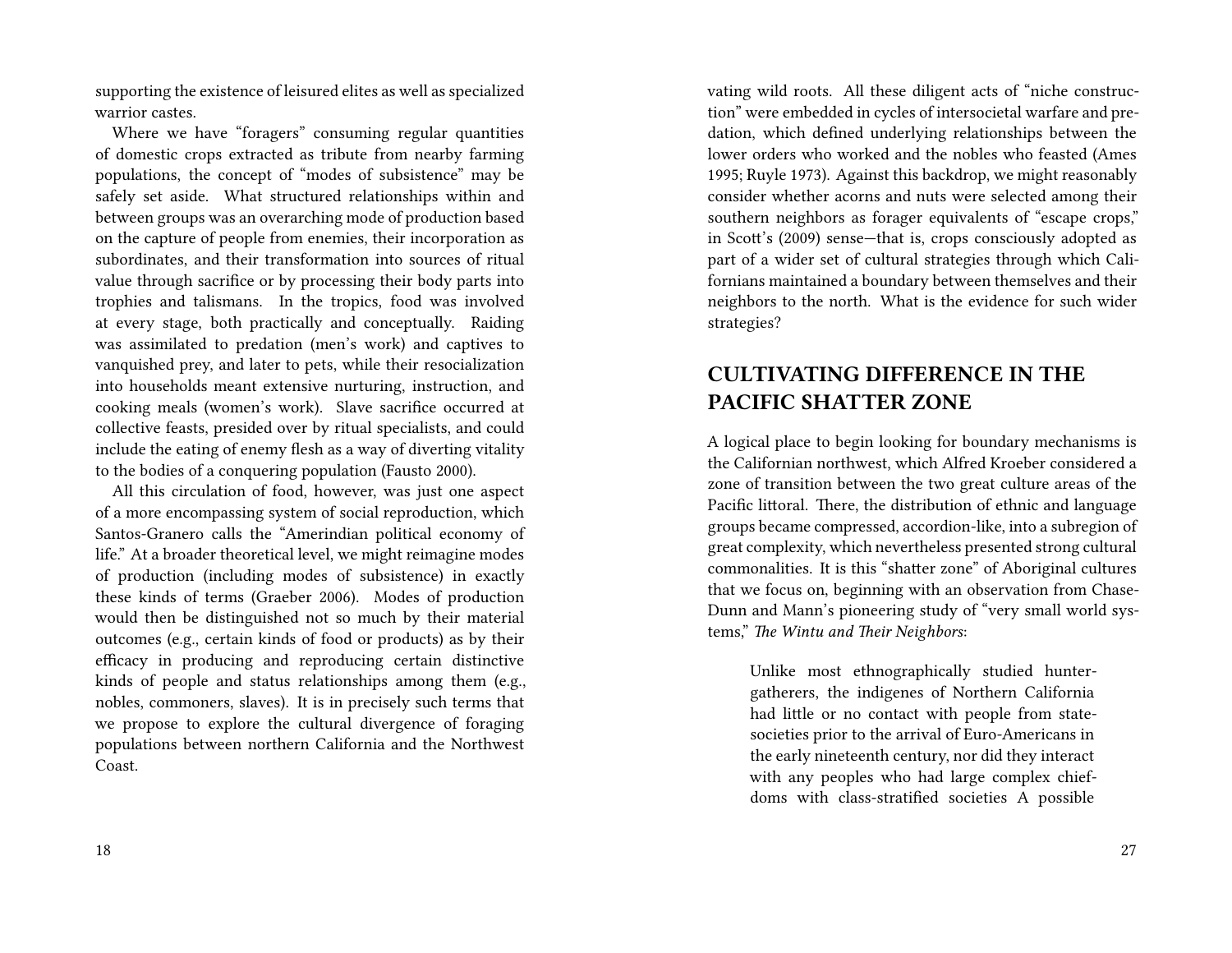foragers—both equally "rational" in their own ways—might explain other differences in social organization, notably the presence among the former of rigid social stratification and endemic raiding, which were absent among the latter. If his explanation holds, then there is little analytical value in considering relationships across the frontiers of these adjacent culture areas. Broad regional differences in modes of subsistence would be sufficient to account for variations in the foraging spectrum, and the tale of the Wogies could be consigned to the imaginary world of "many seasons ago." Yet, there are difficulties with this otherwise neat interpretation. It is clear, for instance, that the main incentive for intergroup raiding on the Northwest Coast was the capture of people, not dried fish or other products (Donald 1997). Indeed, the scale on which such commodities could be appropriated was decidedly limited, whether on foot or by canoe.

So whence the hunger for people in one of Aboriginal America's most populous regions? The underlying causes of slavery, we suggest, were not strictly ecological or demographic but rather social and political. Aristocratic values exempted a good proportion of Northwest Coast people from the kind of menial work on which their survival as a group depended. This became starkly apparent in the spring and summer, when the only factor limiting fish harvests was the number of hands available to process and preserve the catch. Rules of decorum prevented nobles from engaging in such work, while lowranking commoners ("perpetual transients," as Drucker [1951, 279] described them) would readily defect to a rival household if pressed too hard. The result was a severe shortage not of labor, as such, but of *controllable* labor at key times of the year, a problem addressed through seasonal slave raids on enemy groups (Ames 2001, 2008).

Such were the proximate causes, which made "harvesting people" no less essential to the Northwest Coast economy than constructing weirs, clam gardens, or terraced plots for culti-

#### **WOGIES: A CAUTIONARY TALE AND SCHIZMOGENETIC "SMOKING GUN"**

We are emboldened to do so in part by a remarkable story, which comes down to us via Stephen Powers's (1877) *Tribes of California*. The geographer A. W. Chase (1873) seems to have been the first to report it as an account given to him by the Chetco of Oregon concerning the origins of the word "Wogie" (pronounced "Waˆgeh"). MacLeod thought it worthy of comment in his 1929 study of "the origin of servile labor groups," but it has received little attention since. The Chetco, today all but gone, are known to have dominated Oregon's southern shoreline. By 1873, a small number were living in the Siletz Reservation, now in Lincoln County, displaced from their villages by European settlers. Chase wrote the following:

The Chetkos say that, many seasons ago, their ancestors came in canoes from the far north, and landed at the river's mouth. They found two tribes in possession, one a warlike race, resembling themselves; these they soon conquered and exterminated. The other was a diminutive people, of an exceedingly mild disposition, and *white*. These called themselves, or were called by the new-comers, "Wogies." They were skillful in the manufacture of baskets, robes, and canoes, and had many methods of taking game and fish which were unknown to the invaders. Refusing to fight, the Wogies were made slaves of, and kept at work to provide food and shelter and articles of use for the more warlike race, who waxed very fat and lazy. One night, however, after a grand feast, the Wogies packed up and fled, and were never more seen. When the first white men appeared, the Chetkos supposed that they were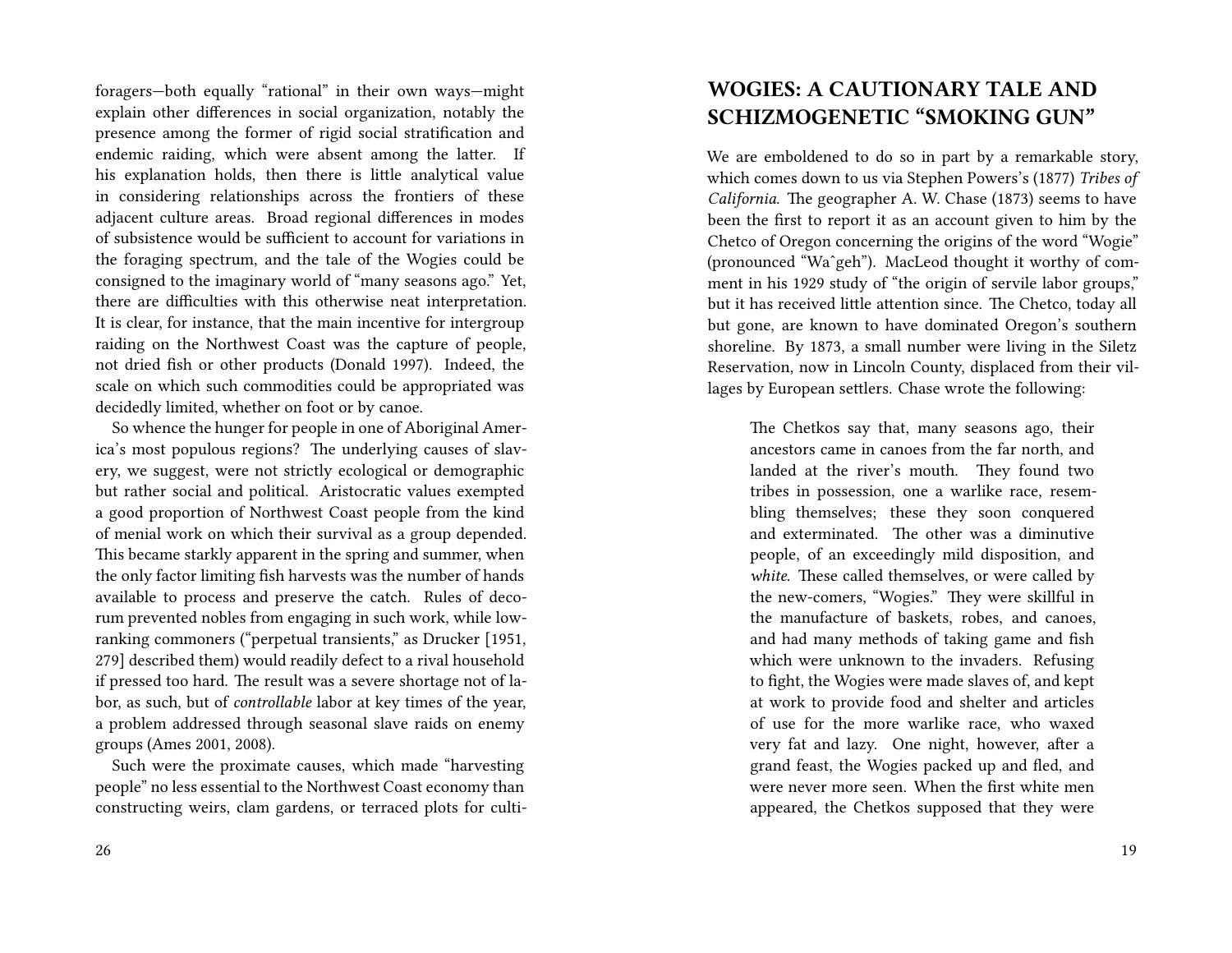the Wogies returned. They soon found out their mistake however, but retained among themselves the appellation for the white men, who are known as Wogies by all the coast tribes in the vicinity. (cited in Powers 1877, 69)

That a forager group of the Oregon coast should narrate Euro-American colonization as an act of historical vengeance is not surprising. Aboriginal populations there were among the first on the Pacific littoral to succumb to diseases introduced by traders and settlers. Combined with genocidal attacks, this caused them to suffer almost total demographic collapse in the nineteenth century. As a result, there are no detailed accounts of these groups to compare with the two major ethnological study regions to either side. Indeed, this complex subsector of the coast, between the Eel River and the mouth of the Columbia River, posed significant problems of classification for scholars seeking to delineate the boundaries of "culture areas" in western North America (Jorgensen 1980; Kroeber 1939), and the issue of their affiliation remains contentious today (see Donald 2003).

Given this considerable body of modern research, it may seem frivolous to evoke a nineteenth-century story—one of questionable historicity—as a basis for renewed discussion of foraging societies on the Pacific coast. Yet, we would argue there are sound reasons for doing so. First, there is nothing inherently implausible about a slaveholding society migrating south over water into new territory, at some remote time, and either subjugating or killing the autochthonous inhabitants. Second, the story defines a set of pragmatic criteria for the enslavement of an alien people. "Wogies" were already socialized to perform those collective activities most valued by their new masters (preferable, no doubt, given the cost of housing and feeding slaves). What the proto-Chetco captured was not abstract "Wogie labor" but the accumulated *savoir-faire* of a

exposure and infestation. On the Northwest Coast, successful completion of these tasks was critical for the group's physical and social survival in the competitive feasting exploits of the winter season (Suttles 1968).

One could then argue that by prioritizing aquatic resources, Northwest Coast foragers were constantly making and remaking a noose for their own necks. By investing in the creation of a storable surplus of heavily processed foods—and to the work of postharvest processing, we should add the preharvest labor of net weaving, trap making, and weir construction—they were also creating, year upon year, an irresistible temptation for plunderers. Successful raids on the winter stores of a nearby group yielded not just "food" but also finished products: varying grades of prepared and packaged cuisine, including fats and oils as well as preserved fish. These durable and portable goods could be instantly redeployed in hospitality or traded onwards (Turner and Loewen 1998).

Acorns and nuts present neither such risks nor such opportunities. Californians managed their oak woodlands by burning, weeding, and pruning (Anderson 2005), but harvesting techniques were quite simple, and there was no need for extensive processing prior to storage. By far, the bulk of subsistence labor was deferred to a time shortly before consumption when women emerged from their homes to withdraw granary stocks and begin the arduous process of leaching and grinding to make porridges, bread, and biscuits. As Bettinger puts it, the acorn is "so very back-loaded that its capture as stores represents little saved time … with correspondingly less potential for developing inequality, likewise for attracting raiders or developing organizational means to defend or retaliate" (2015, 233). What the remote ancestors of the Maidu, Pomo, Miwok, Wintu, and others sacrificed in short-term nutritional value, they gained over the long term in food security.

Bettinger goes on to suggest that the distinct modes of subsistence followed by Northwest Coast and Californian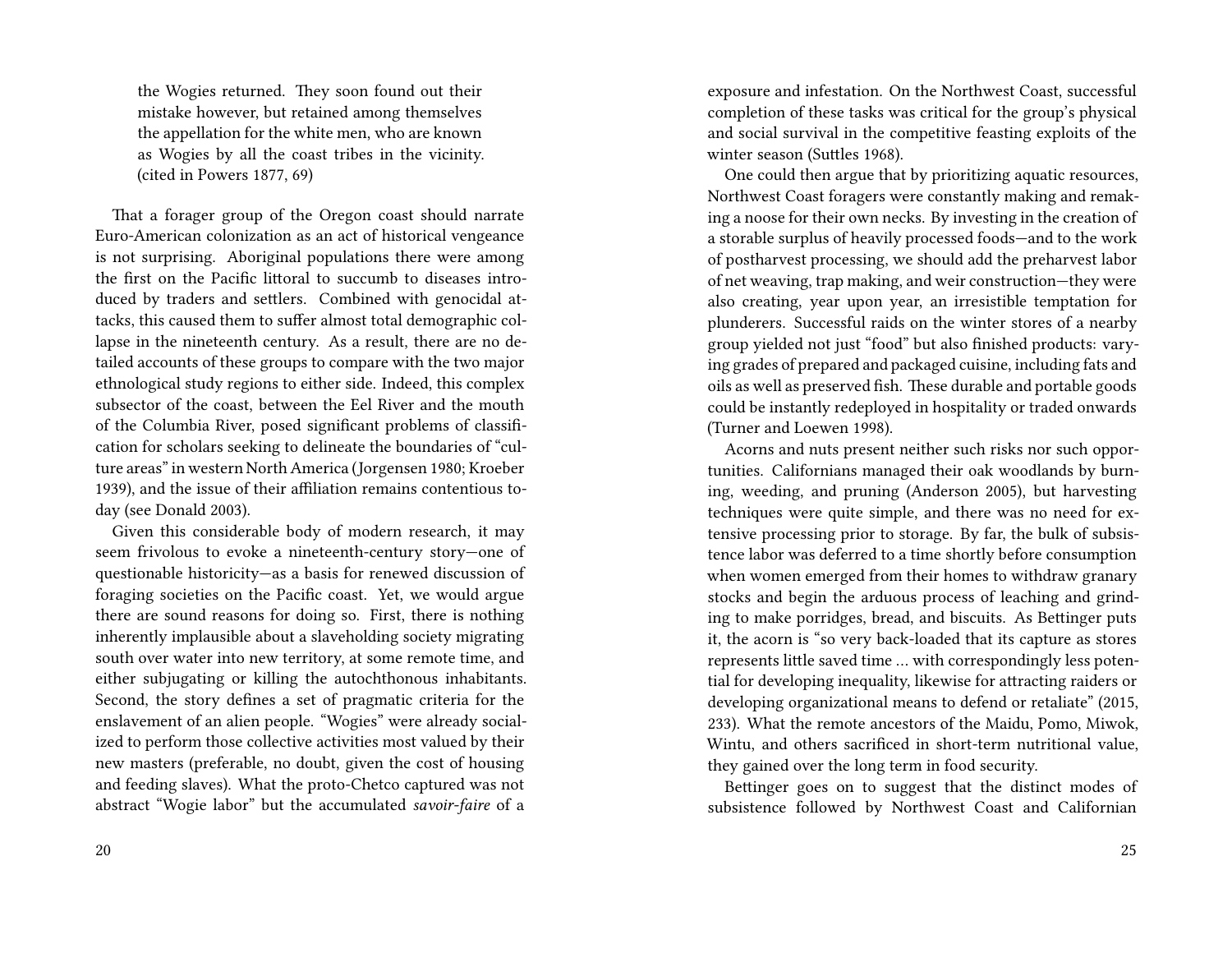ecological puzzle centers rather on California. Why would foraging societies in that region—renowned for their prudence in handling money and property—opt for a second-best path to subsistence, choosing to intensify their exploitation of wild oak groves and pinion stands, when abundant fisheries were also available? Why acorns before salmon?

### **ESCAPE CROPS BEFORE AGRICULTURE?**

Framed in such general terms, the question has wider evolutionary implications. Intensification of these two distinct food pathways—the aquatic-coastal and the borealterrestrial—is widely characteristic of post-Pleistocene societies. There is a lively debate in archaeology about whether the optimal niches for expanding "Mesolithic" and "Archaic" populations were mainly on coastal shelves, newly exposed by glacial retreat, or inland areas where riparian woodland spread across former steppe-tundra (Bailey and Milner 2002). A compelling answer, arising from ecological considerations, might have predictive value for modeling global demographic processes after the retreat of the ice, including those associated with the domestication of plants and animals.

Tushingham and Bettinger (2013) approach the problem in terms of a modified behavioral ecology, factoring in the predation risks incurred when wild resources are stored for delayed consumption. From the perspective of prospective thieves and raiders, what matters is not simply whether things are stored, but the amount of labor expended in their processing prior to storage: what they call "front-loading" costs. With seasonal fish harvests, these are very high because abundance is determined mainly by the group's capacity for efficient processing and preserving of the catch—the skilled and timely performance of cleaning, filleting, drying, and smoking to prevent

hunter-fisher-forager people not too unlike themselves and in some respects clearly more capable. Third, the Chetco "tale of the Wogies" is set in precisely that intermediate area between societies where slaving was endemic, and most likely of great antiquity, and those where it was much attenuated or simply absent.

More intriguing, still, are the story's ethical dimensions, which resonate with certain well-known features of Aboriginal Californian morality, including the high value placed on hard work and individual autonomy. Indeed, the whole legend—told, it seems, among a variety of coastal groups makes sense as a cautionary tale for those tempted to render others slaves or to acquire wealth and leisure through raiding. Having forced their victims into servitude and grown "fat and lazy" on the proceeds, it is the Chetco's newfound sloth that makes them unable to pursue the fleeing Wogies. The Wogies come out of the whole affair on top by virtue of their pacifism, industriousness, craft skills, and capacity for innovation; indeed, they get to make a lethal return—in spirit, at least—as Euro-American settlers equipped with guns, germs, and steel.

The tale of the Wogies raises wider questions about the historical divergence of foraging societies in Pacific North America, and about the nature of hunter-forager diversity in general. For behavioral ecologists, the definitive statement on this matter remains Robert L. Kelly's magisterial book, *The Foraging Spectrum* (1995), which uses ethnographic data from every continent to convey the diversity of societies that subsist on wild resources, including the effects of their "encapsulation" by agropastoral peoples and industrial states. In practice, however, behavioral ecologists seek to account for this diversity by drawing comparisons among historically unrelated groups within the global sample of known foraging societies (e.g., Alden Smith et al. 2010).

Hence, the concept of a "foraging spectrum," as currently used, falls victim to a contradiction between theory and prac